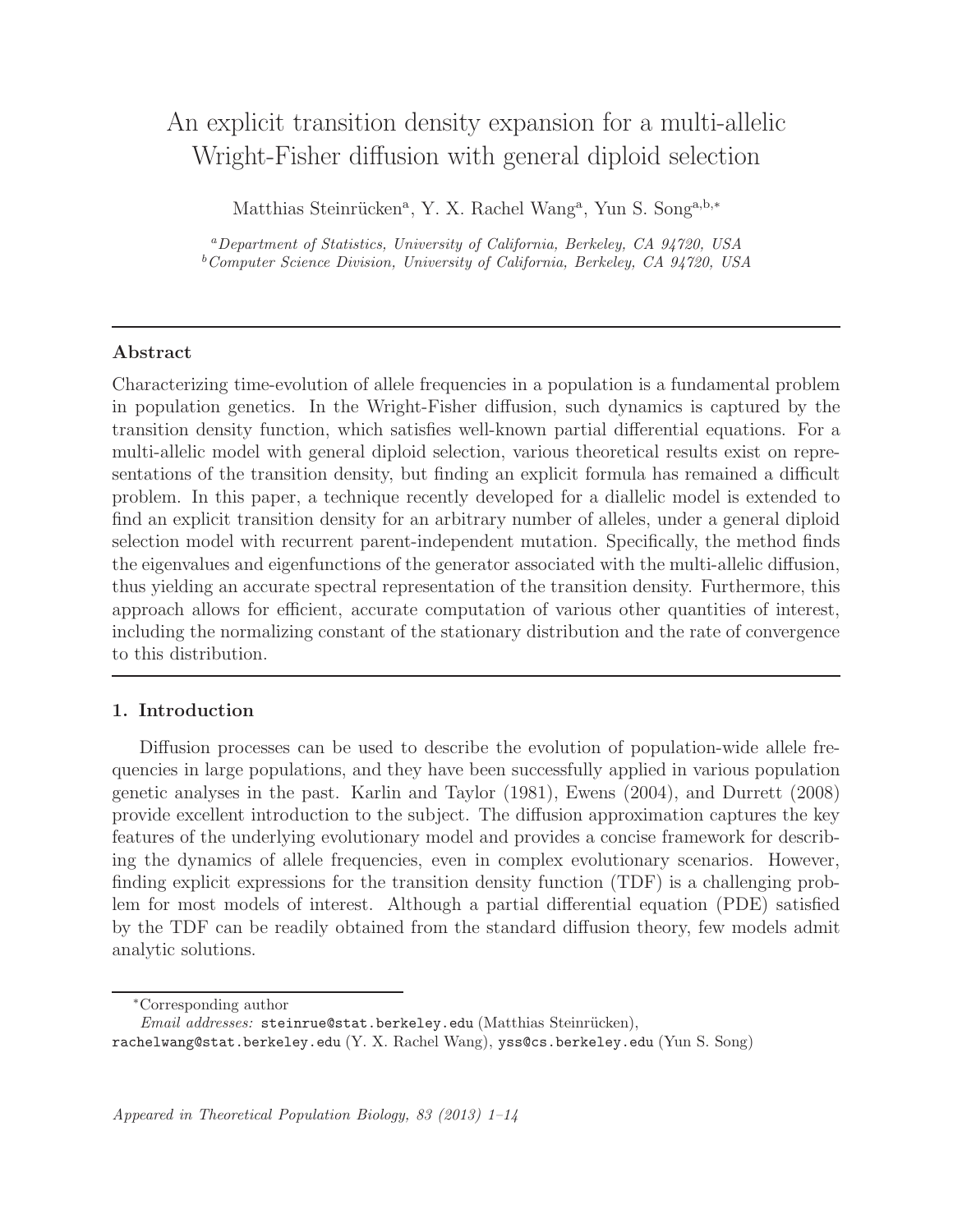Since closed-form transition density functions are unknown for general diffusions, approaches such as finite difference methods (Bollback et al., 2008; Gutenkunst et al., 2009) and series expansions (Lukić et al., 2011) have been adopted recently to obtain approximate solutions. In a finite difference scheme, one needs to discretize the state space, but since the TDF depends on the parameters of the model (e.g. the selection coefficients), the suitability of a given discretization might depend strongly on the parameter values, and whether a particular discretization would produce accurate solutions is difficult to predict a priori. Series expansions allow one to circumvent the problem of choosing an appropriate discretization for the state space. However, if the chosen basis functions in the representation are not the eigenfunctions of the diffusion generator, as in Lukić et al.  $(2011)$ , then one has to solve a system of coupled ordinary differential equations (ODE) to obtain the transition density. Lukić et al. (2011) solve this system of ODEs numerically, which may introduce potential errors of numerical approximations.

If the eigenvalues and eigenfunctions of the diffusion generator can be found, the spectral representation (which in some sense provides the optimal series expansion) of the TDF can be obtained. For the one-locus Wright-Fisher diffusion with an arbitrary number  $K$  of alleles evolving under a neutral parent-independent mutation (PIM) model, Shimakura (1977) and Griffiths (1979) derived an explicit spectral representation of the TDF using orthogonal polynomials. More recently, Baxter et al. (2007) derived the same solution by diagonalizing the associated PDE using a suitable coordinate transformation, followed by solving for each dimension independently. In a related line of research, Griffiths and Li (1983) and Tavaré (1984) expressed the time-evolution of the allele frequencies in terms of a stochastic process dual to the diffusion, and showed that the resulting expression is closely related to the spectral representation.

The duality approach was later extended by Barbour et al. (2000) to incorporate a general selection model. Although theoretically very interesting, this approach does not readily lead to efficient computation of the TDF because of the following reason: Computation under the dual process requires evaluating the moments of the stationary distribution. Although the functional form of this distribution is known (Ethier and Kurtz, 1994; Barbour et al., 2000), the normalization constant and moments can only be computed analytically in special cases (Genz and Joyce, 2003), and numerical computation under a general model of diploid selection is difficult. Incidentally, this issue arises in various applications (e.g., Buzbas et al. 2009, 2011), and it has therefore received significant attention in the past; see, for example, Donnelly et al. (2001) and Buzbas and Joyce (2009).

Many decades ago, Kimura (1955, 1957) addressed the problem of finding an *explicit* spectral representation of the TDF for models with selection. Specifically, in the case of a diallelic model with special selection schemes, he employed a perturbation method to find the required eigenvalues and eigenfunctions of the diffusion generator. Being perturbative in the selection coefficient, this approach is accurate only for small selection parameters. Recently, Song and Steinrücken (2012) revisited this problem and developed an alternative method of deriving an explicit spectral representation of the TDF for the diallelic Wright-Fisher diffusion under a general diploid selection model with recurrent mutation. In contrast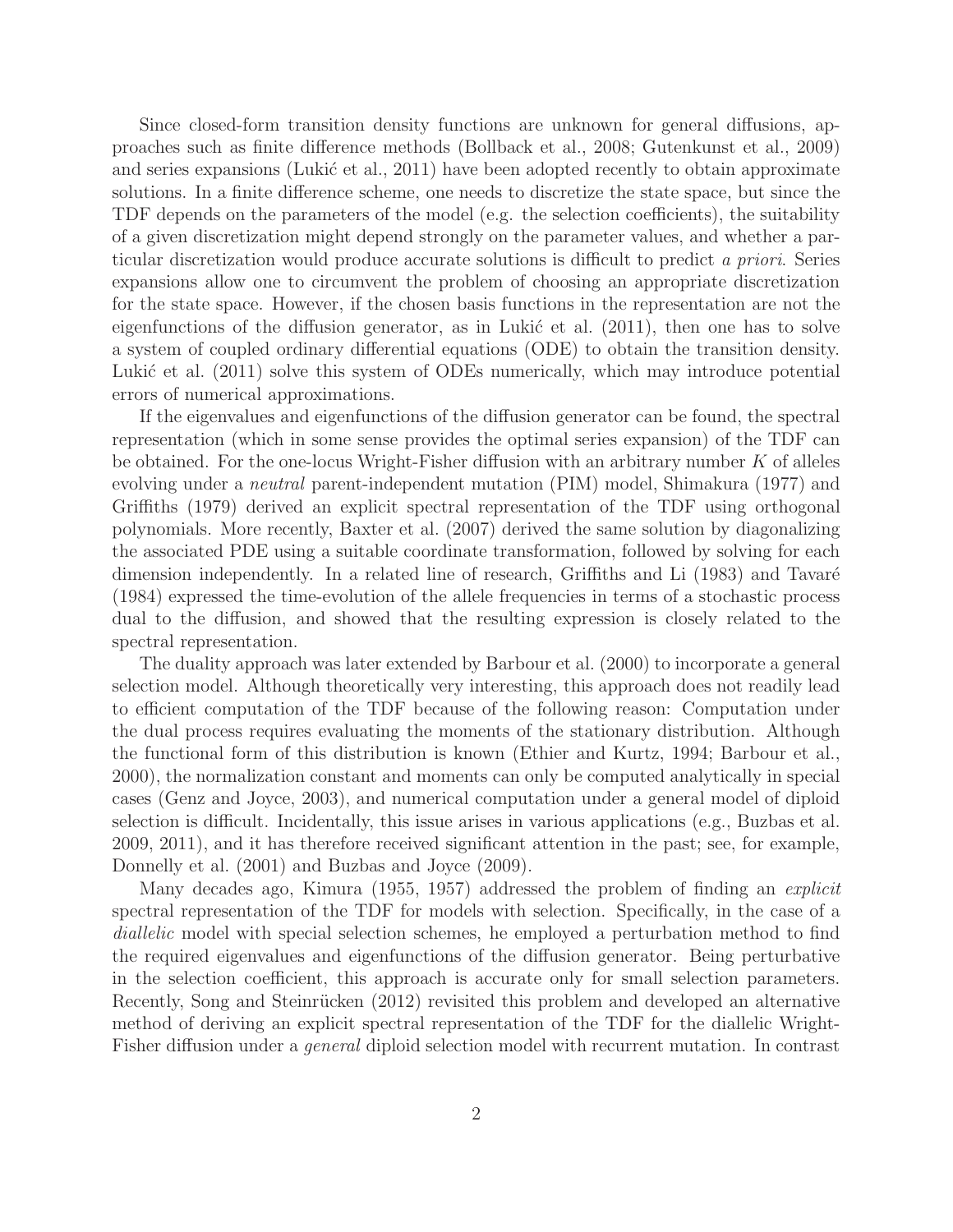to Kimura's approach, this new approach is non-perturbative and is applicable to a broad range of parameter values. The goal of the present paper is to extend the work of Song and Steinrücken (2012) to an arbitrary number  $K$  of alleles, assuming a PIM model with general diploid selection.

The rest of this paper is organized as follows. In Section 2, we lay out the necessary mathematical background and review the work of Song and Steinrücken (2012) in the case of a diallelic  $(K = 2)$  model with general diploid selection. In Section 3, we describe the spectral representation for the *neutral* PIM model with an arbitrary number  $K$  of alleles. Then, in Section 4, we generalize the method of Song and Steinrücken  $(2012)$  to an arbitrary K-allelic PIM model with general diploid selection. We demonstrate in Section 5 that the quantities involved in the spectral representation converge rapidly. Further, we discuss the computation of the normalization constant of the stationary distribution under mutationselection balance and the rate of convergence to this distribution. We conclude in Section 6 with potential applications and extensions of our work.

# 2. Background

#### 2.1. The Wright-Fisher diffusion

In this paper, we consider a single locus with K distinct possible alleles. The dynamics of the allele frequencies in a large population is commonly approximated by the Wright-Fisher diffusion on the  $(K-1)$ -simplex

$$
\Delta_{K-1} := \left\{ \mathbf{x} \in \mathbb{R}_{\geq 0}^{K-1} : 1 - |\mathbf{x}| \geq 0 \right\},\
$$

where  $|\mathbf{x}| = \sum_{i=1}^{K-1} x_i$ . For a given  $\mathbf{x} = (x_1, \ldots, x_{K-1}) \in \Delta_{K-1}$ , the component  $x_i$  denotes the population frequency of allele  $i \in \{1, \ldots, K-1\}$ . The frequency of allele K is given by  $x_K = 1 - |\mathbf{x}|.$ 

The associated diffusion generator  $\mathscr L$  is a second order differential operator of form

$$
\mathscr{L}f(\mathbf{x}) = \frac{1}{2} \sum_{i,j=1}^{K-1} b_{i,j}(\mathbf{x}) \frac{\partial^2}{\partial x_i \partial x_j} f(\mathbf{x}) + \sum_{i=1}^{K-1} a_i(\mathbf{x}) \frac{\partial}{\partial x_i} f(\mathbf{x}), \tag{1}
$$

which acts on twice continuously differentiable functions  $f: \Delta_{K-1} \to \mathbb{R}$ . The diffusion coefficient  $b_{i,j}(\mathbf{x})$  is given by

$$
b_{i,j}(\mathbf{x}) = x_i(\delta_{i,j} - x_j),
$$

where the Kronecker delta  $\delta_{i,j}$  is equal to 1 if  $i = j$  and 0 otherwise. For a neutral PIM model, we use  $\theta_i = 4Nu_i$  to denote the population-scaled mutation rate associated with allele i, where  $u_i$  is the probability of mutation producing allele i per individual per generation and N is the effective population size. Under this model, the drift coefficient  $a_i(\mathbf{x})$  is given by

$$
a_i(\mathbf{x}) = \frac{1}{2}(\theta_i - |\boldsymbol{\theta}|x_i),
$$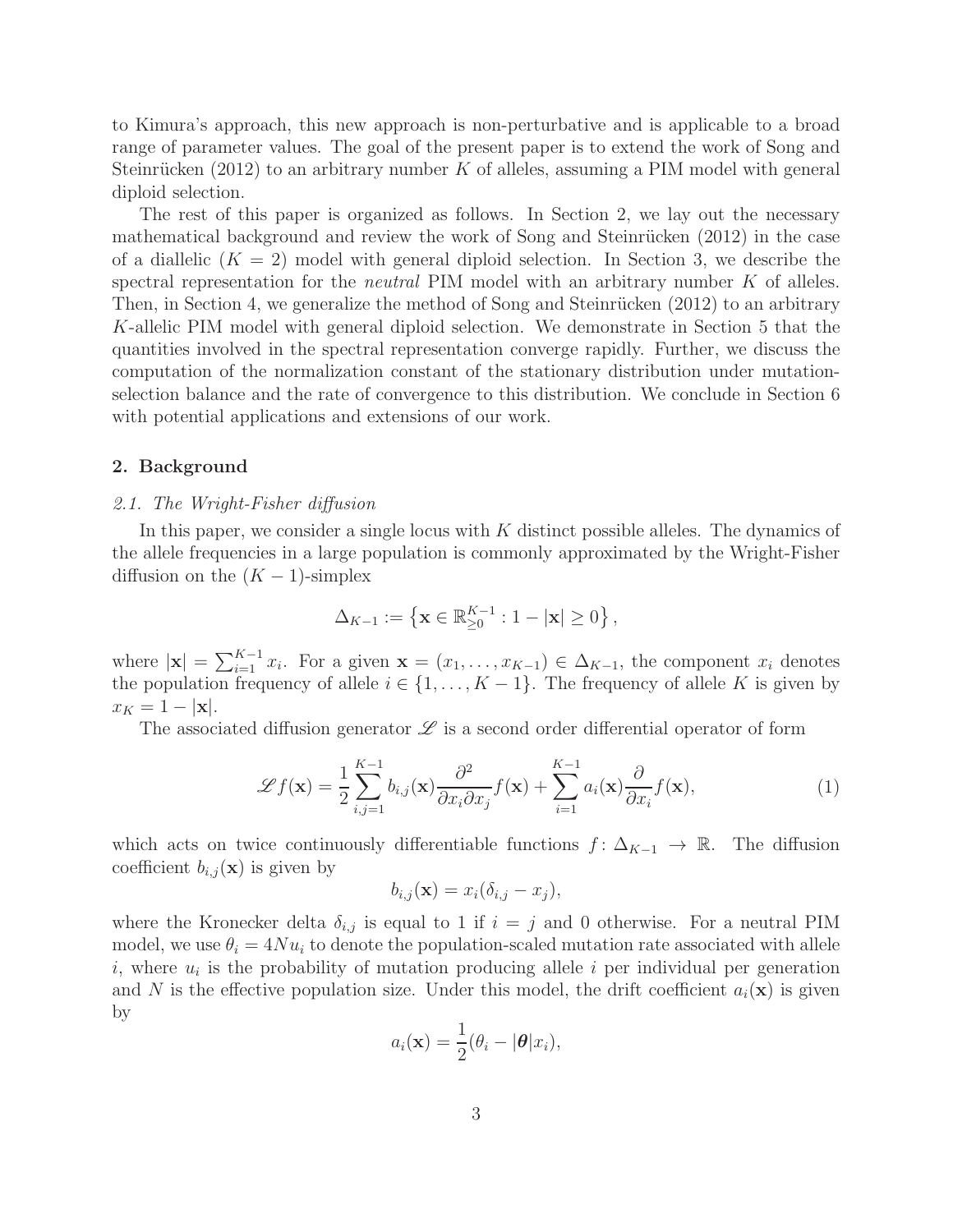where  $\boldsymbol{\theta} = (\theta_1, \dots, \theta_K) \in \mathbb{R}_{>0}^K$  and  $|\boldsymbol{\theta}| = \sum_{i=1}^K \theta_i$ .

Consider a general diploid selection model in which the relative fitness of a diploid individual with one copy of allele i and one copy of allele j is given by  $1 + 2s_{i,j}$ . We measure fitness relative to that of an individual with two copies of allele K, thus  $s_{K,K} = 0$ . The diffusion generator in this case is given by  $\mathscr{L} = \mathscr{L}_0 + \mathscr{L}_{\sigma}$ , where  $\mathscr{L}_0$  denotes the diffusion generator under neutrality and the additional term  $\mathscr{L}_{\sigma}$ , which captures the contribution from selection to the drift coefficient  $a_i(\mathbf{x})$ , is given by

$$
\mathcal{L}_{\sigma} = \sum_{i=1}^{K-1} x_i \left[ \sigma_i(\mathbf{x}) - \bar{\sigma}(\mathbf{x}) \right] \frac{\partial}{\partial x_i},
$$

where  $\sigma_i(\mathbf{x})$  denotes the marginal fitness of type i and  $\bar{\sigma}(\mathbf{x})$  denotes the mean fitness of the population with allele frequencies x. More precisely,

$$
\sigma_i(\mathbf{x}) = \sum_{j=1}^K \sigma_{i,j} x_j \tag{2}
$$

and

$$
\bar{\sigma}(\mathbf{x}) := \sum_{i,j=1}^{K} \sigma_{i,j} x_i x_j,
$$
\n(3)

where  $\sigma_{i,j} = 2Ns_{i,j}$ . Intuitively, the population frequency of a given allele tends to increase if its marginal fitness is higher than the mean fitness of the population. The selection scheme is specified by a symmetric matrix  $\boldsymbol{\sigma} = (\sigma_{i,j})_{1 \leq i,j \leq K} \in \mathbb{R}^{K \times K}$  of population-scaled selection coefficients, with  $\sigma_{K,K} = 0$ .

The operators  $\mathscr{L}_0$  and  $\mathscr{L}$  are elliptic inside the simplex  $\Delta_{K-1}$ , but not on the boundaries. Thus, the precise domain of the generator is not straightforward to describe, but Epstein and Mazzeo (2011) give a suitable characterization.

#### 2.2. Spectral representation of the transition density function

For  $t \geq 0$ , the time evolution of a diffusion  $\mathbf{X}_t$  on the simplex  $\Delta_{K-1}$  is described by the transition density function  $p(t; \mathbf{x}, \mathbf{y})d\mathbf{y} = \mathbb{P}[\mathbf{X}_t \in d\mathbf{y} \mid \mathbf{X}_0 = \mathbf{x}]$ , where  $\mathbf{x}, \mathbf{y} \in \Delta_{K-1}$ . The transition density function satisfies the Kolmogorov backward equation

$$
\frac{\partial}{\partial t}p(t; \mathbf{x}, \mathbf{y}) = \mathscr{L}p(t; \mathbf{x}, \mathbf{y}),\tag{4}
$$

where  $\mathscr{L}$ , the generator associated with the diffusion, is a differential operator in **x**.

We briefly review the framework underlying the spectral representation of the transition density function. The operator  $\mathscr L$  is said to be symmetric with respect to a density  $\pi: \Delta_{K-1} \to \mathbb{R}_{\geq 0}$  if, for all twice continuously differentiable functions  $f: \Delta_{K-1} \to \mathbb{R}$  and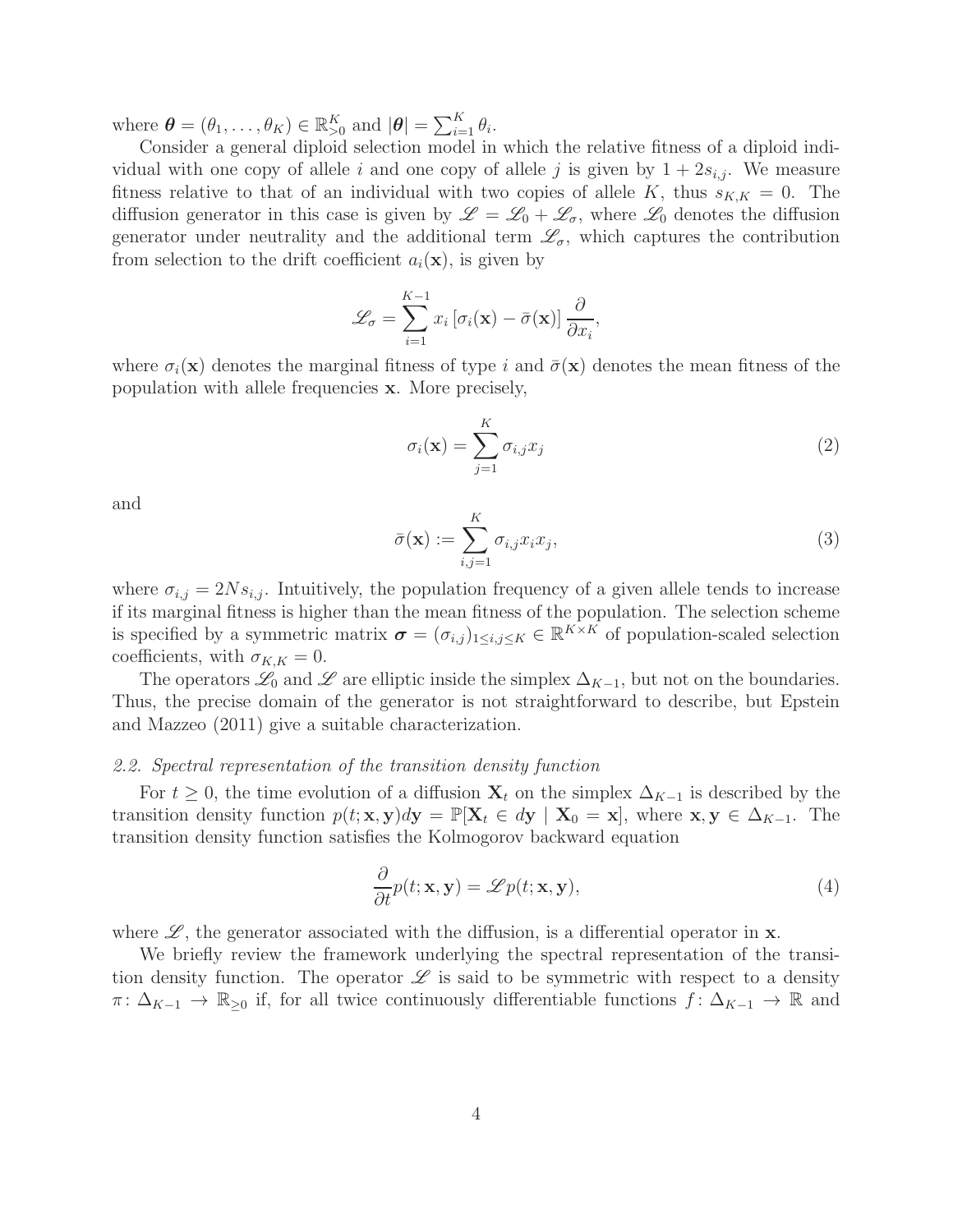$g: \Delta_{K-1} \to \mathbb{R}$  that belong to the domain of the operator, the following equality holds:

$$
\int_{\Delta_{K-1}} [\mathscr{L}f(\mathbf{x})] g(\mathbf{x}) \pi(\mathbf{x}) d\mathbf{x} = \int_{\Delta_{K-1}} f(\mathbf{x}) [\mathscr{L}g(\mathbf{x})] \pi(\mathbf{x}) d\mathbf{x}.
$$

A straightforward calculation using integration by parts yields that the diffusion generators described in Section 2.1 are symmetric with respect to their associated stationary densities.

Theorem 1.4.4 of Epstein and Mazzeo (2011) guarantees that an unbounded symmetric operator  $\mathscr L$  of the kind defined in Section 2.1 of this paper has countably many eigenvalues  ${-\Lambda_0, -\Lambda_1, -\Lambda_2, \ldots}$ , which are real and non-positive, satisfying

$$
0 \leq \Lambda_0 \leq \Lambda_1 \leq \Lambda_2 \leq \cdots,
$$

with  $\Lambda_n \to \infty$  as  $n \to \infty$ . An eigenfunction  $B_n: \Delta_{K-1} \to \mathbb{R}$  with eigenvalue  $-\Lambda_n$  satisfies

$$
\mathscr{L}B_n(\mathbf{x}) = -\Lambda_n B_n(\mathbf{x}),\tag{5}
$$

and, furthermore,  $B_n(\mathbf{x})$  is an element of the Hilbert space  $L^2(\Delta_{K-1}, \pi(\mathbf{x}))$  of functions square integrable with respect to the density  $\pi(\mathbf{x})$ , equipped with the canonical inner product  $\langle \cdot, \cdot \rangle_{\pi}$ . If  $\mathscr L$  is symmetric with respect to  $\pi(\mathbf{x})$ , then its eigenfunctions are orthogonal with respect to  $\pi(\mathbf{x})$ :

$$
\langle B_n, B_m \rangle_{\pi} := \int_{\Delta_{K-1}} B_n(\mathbf{x}) B_m(\mathbf{x}) \pi(\mathbf{x}) d\mathbf{x} = \delta_{n,m} d_n,
$$

where  $\delta_{n,m}$  is the Kronecker delta and  $d_n$  are some constants. In the cases considered in this paper, the eigenfunctions form a basis of the Hilbert space  $L^2(\Delta_{K-1}, \pi(\mathbf{x}))$ .

It follows from equation (5) that  $\exp(-\Lambda_n t)B_n(\mathbf{x})$  is a solution to the Kolmogorov backward equation (4). By linearity of (4), the sum of two solutions is again a solution. Combining the initial condition  $p(0; x, y) = \delta(x - y)$  with the fact that  ${B_n(x)}$  form a basis yields the following spectral representation of the transition density:

$$
p(t; \mathbf{x}, \mathbf{y}) = \sum_{n=0}^{\infty} \frac{1}{d_n} e^{-\Lambda_n t} B_n(\mathbf{x}) B_n(\mathbf{y}) \pi(\mathbf{y}).
$$
\n(6)

The initial condition being the Dirac delta  $\delta(\mathbf{x} - \mathbf{y})$  corresponds to the frequency at time zero being x.

## 2.3. Univariate Jacobi polynomials

The univariate Jacobi polynomials play an important role throughout this paper. Here we review some key facts about this particular type of classical orthogonal polynomials. An excellent treatise on univariate orthogonal polynomials can be found in Szegö (1939) and a comprehensive collection of useful formulas can be found in Abramowitz and Stegun (1965, Chapter 22).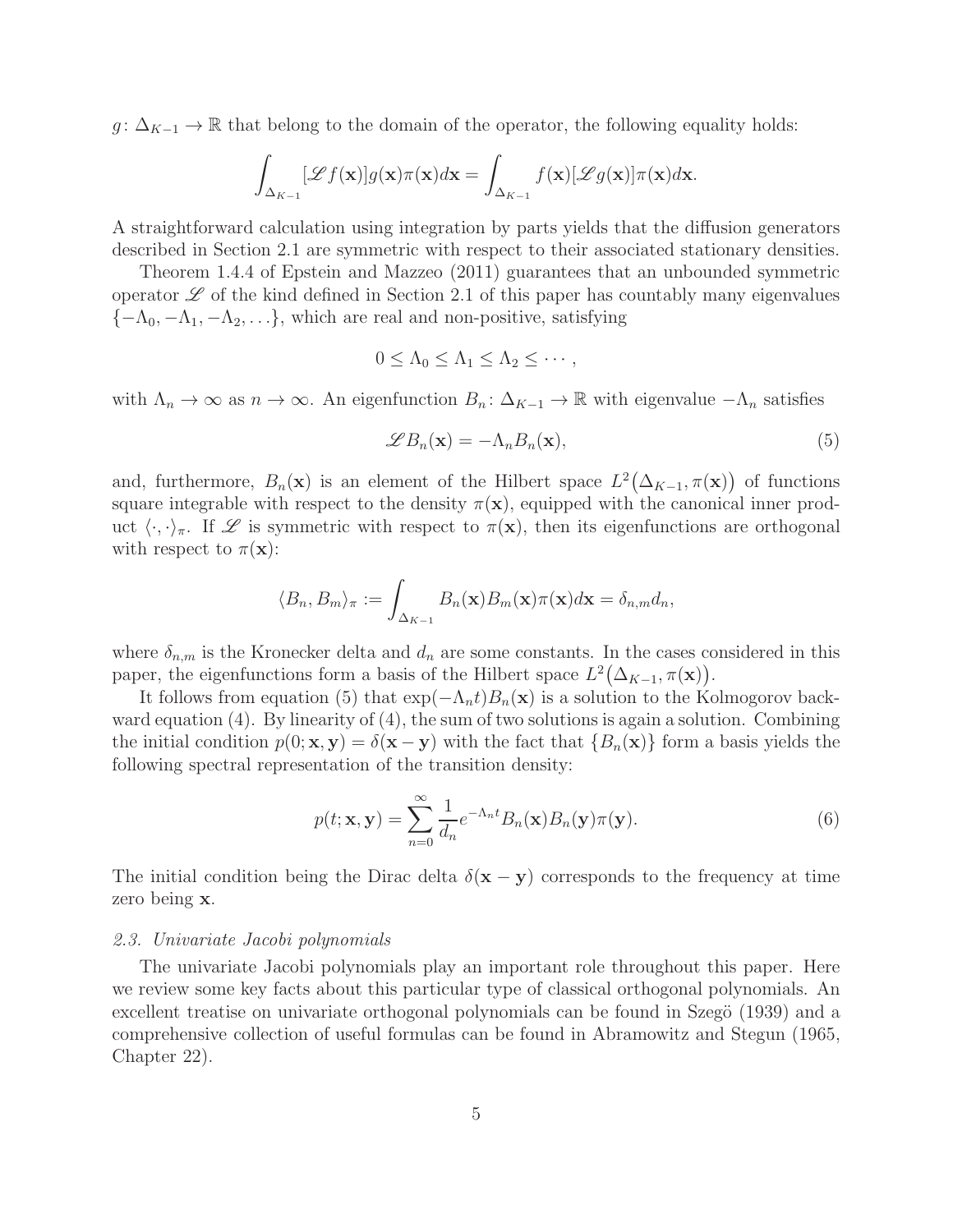The Jacobi polynomials  $p_n^{(a,b)}(z)$ , for  $z \in [-1,1]$ , satisfy the differential equation

$$
(1-z^2)\frac{d^2f(z)}{dz^2} + [b-a - (a+b+2)z] \frac{df(z)}{dz} + n(n+a+b+1)f(z) = 0.
$$
 (7)

For given  $a, b > -1$ , the set  $\{p_n^{(a,b)}(z)\}_{n=0}^{\infty}$  forms an orthogonal system on the interval  $[-1, 1]$ with respect to the weight function  $(1-z)^{a}(1+z)^{b}$ . For a more convenient correspondence with the diffusion parameters, we define the following modified Jacobi polynomials, for  $x \in$  $[0, 1]$  and  $a, b > 0$ :

$$
R_n^{(a,b)}(x) = p_n^{(b-1,a-1)}(2x-1).
$$

This definition is slightly different from that adopted by Griffiths and Spano (2010).

Equation (7) implies that the modified Jacobi polynomials  $R_n^{(a,b)}(x)$ , for  $x \in [0,1]$ , satisfy the differential equation

$$
x(1-x)\frac{d^2f(x)}{dx^2} + [a - (a+b)x]\frac{df(x)}{dx} + n(n+a+b-1)f(x) = 0.
$$
 (8)

For fixed  $a, b > 0$ , the set  ${R_n^{(a,b)}(x)}_{n=0}^{\infty}$  forms an orthogonal system on [0, 1] with respect to the weight function  $x^{a-1}(1-x)^{b-1}$ . More precisely,

$$
\int_0^1 R_n^{(a,b)}(x) R_m^{(a,b)}(x) x^{a-1} (1-x)^{b-1} dx = \delta_{n,m} c_n^{(a,b)},
$$

where  $\delta_{n,m}$  denotes the Kronecker delta and

$$
c_n^{(a,b)} = \frac{\Gamma(n+a)\Gamma(n+b)}{(2n+a+b-1)\Gamma(n+a+b-1)\Gamma(n+1)}.\tag{9}
$$

Note that  $\{R_n^{(a,b)}(x)\}_{n=0}^{\infty}$  form a complete basis of the Hilbert space  $L^2([0,1], x^{a-1}(1-x)^{b-1})$ . For  $n \geq 1$ , the modified Jacobi polynomial  $R_n^{(a,b)}(x)$  satisfies the recurrence relation

$$
xR_n^{(a,b)}(x) = \frac{(n+a-1)(n+b-1)}{(2n+a+b-1)(2n+a+b-2)} R_{n-1}^{(a,b)}(x)
$$
  
+ 
$$
\left[\frac{1}{2} - \frac{b^2 - a^2 - 2(b-a)}{2(2n+a+b)(2n+a+b-2)}\right] R_n^{(a,b)}(x)
$$
  
+ 
$$
\frac{(n+1)(n+a+b-1)}{(2n+a+b)(2n+a+b-1)} R_{n+1}^{(a,b)}(x),
$$
 (10)

while, for  $n = 0$ ,

$$
xR_0^{(a,b)}(x) = \frac{a}{a+b}R_0^{(a,b)}(x) + \frac{1}{a+b}R_1^{(a,b)}(x).
$$
\n(11)

Also, note that  $R_0^{(a,b)}$  $\binom{a, o}{0}(x) \equiv 1$ . These recurrence relations play an important role in the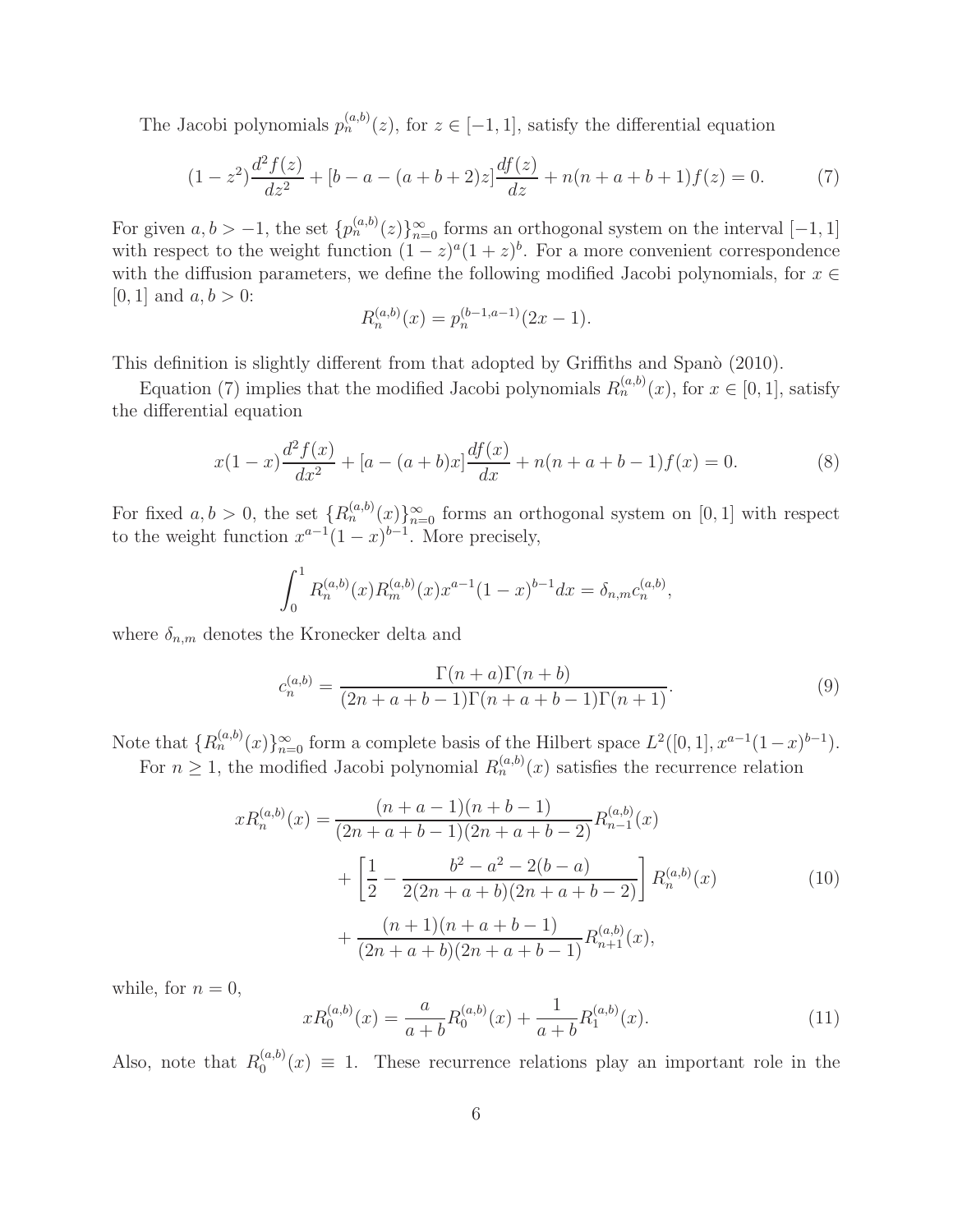work of Song and Steinrücken (2012), and the multivariate analogues, discussed later in Section 3.2, are similarly important for the present work.

The modified Jacobi polynomials satisfy other interesting relations, one of them being the following:

$$
R_n^{(a,b)}(x) = \frac{n+a+b-1}{2n+a+b-1} R_n^{(a,b+1)}(x) - \mathbb{1}_{\{n>0\}} \frac{n+a-1}{2n+a+b-1} R_{n-1}^{(a,b+1)}(x).
$$
 (12)

Using this identity, polynomials with parameter  $b$  can be related to polynomials with parameter  $b + 1$ . We utilize this relation later.

## 2.4. A review of the  $K = 2$  case

To motivate the approach to be employed in the general case, we briefly review the work of Song and Steinrücken  $(2012)$  for deriving the transition density function in the diallelic  $(K = 2)$  case. The vector of mutation rates is given by  $\boldsymbol{\theta} = (\alpha, \beta)$ , while the symmetric matrix describing the general diploid selection scheme can be parametrized as

$$
\boldsymbol{\sigma} = \left( \begin{array}{cc} 2\sigma & 2\sigma h \\ 2\sigma h & 0 \end{array} \right),
$$

where  $\sigma$  is the selection strength and h the dominance parameter. For  $K = 2$ , the diffusion is one dimensional and the simplex  $\Delta_1$  is equal to the unit interval [0, 1]. With x denoting  $x_1$ , the generator (1) reduces to

$$
\mathscr{L}f(x) = \frac{1}{2}x(1-x)\frac{\partial^2}{\partial x^2}f(x) + \left\{\frac{1}{2}[\alpha - (\alpha+\beta)x] + 2\sigma x(1-x)[x+h(1-2x)]\right\}\frac{\partial}{\partial x}f(x).
$$

In the neutral case (i.e.,  $\sigma = 0$ ), the modified Jacobi polynomials  $R_n^{(\alpha,\beta)}(x)$  are eigenfunctions of the diffusion generator with eigenvalues  $\lambda_n^{(\alpha,\beta)} = \frac{1}{2}$  $\frac{1}{2}n(n-1+\alpha+\beta)$ . Hence, a spectral representation of the transition density function can be readily obtained via (6).

In the non-neutral case (i.e.,  $\sigma \neq 0$ ), consider the functions  $S_n^{\theta}$  $n_{n}^{\theta}(x) = e^{-\bar{\sigma}(x)/2} R_{n}^{(\alpha,\beta)}(x),$ which form an orthogonal basis of the Hilbert space  $L^2([0,1], e^{\bar{\sigma}(x)} x^{\alpha-1}(1-x)^{\beta-1})$ , where  $e^{\bar{\sigma}(x)}x^{\alpha-1}(1-x)^{\beta-1}$  corresponds to the stationary distribution of the non-neutral diffusion, up to a multiplicative constant. Since the eigenfunctions  $B_n(x)$  of the diffusion generator are elements of this Hilbert space, we can pose an expansion  $B_n(x) = \sum_{m=0}^{\infty} w_{n,m} S_m^{\theta}(x)$  in terms of the basis functions  $\tilde{S}_n^{\theta}$  $_n^{\theta}(x)$ , where  $w_{n,m}$  are to be determined. Then, the eigenvalue equation  $\mathscr{L}B_n(x) = -\Lambda_n B_n(x)$  implies the algebraic equation

$$
\sum_{m=0}^{\infty} w_{n,m} \left[ \lambda_m^{(\alpha,\beta)} + Q(x;\alpha,\beta,\sigma,h) \right] R_m^{(\alpha,\beta)}(x) = \Lambda_n \sum_{m=0}^{\infty} w_{n,m} R_m^{(\alpha,\beta)}(x),
$$

where  $Q(x; \alpha, \beta, \sigma, h)$  is a polynomial in x of degree four. Utilizing the recurrence relations in (10) and (11), one can then arrive at a linear system  $M\mathbf{w}_n = \Lambda_n \mathbf{w}_n$ , where  $\mathbf{w}_n =$  $(w_{n,0}, w_{n,1}, w_{n,2}, \ldots)$  is an infinite-dimensional vector of variables and M is a sparse infinite-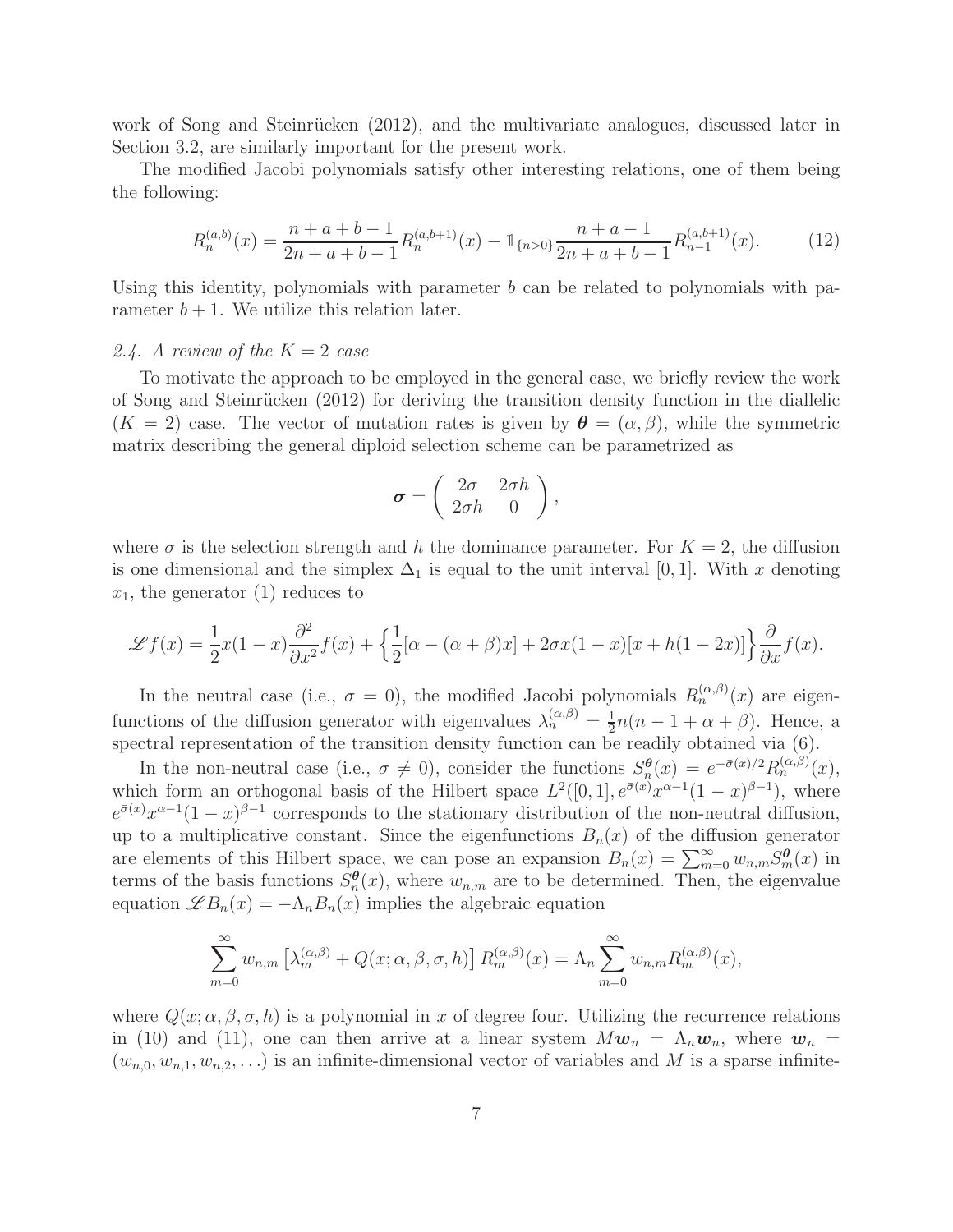dimensional matrix with entries that depend on the index n and the parameters  $\alpha, \beta, \sigma, h$  of the model. The infinite linear system  $M\mathbf{w}_n = \Lambda_n \mathbf{w}_n$  is approximated by a finite-dimensional truncated linear system

$$
M^{[D]}\boldsymbol{w}_n^{[D]} = \Lambda_n^{[D]}\boldsymbol{w}_n^{[D]},
$$

where  $w_n^{(D)} = (w_{n,0}^{[D]})$  ${}_{n,0}^{[D]}, w_{n,1}^{[D]}$  $_{n,1}^{[D]},\ldots,w_{n,L}^{[D]}$  $_{n,D-1}^{[D]}$  and  $M^{[D]}$  is the submatrix of M consisting of its first D rows and D columns. This finite-dimensional linear system can be easily solved using standard linear algebra to obtain the eigenvalues  $\Lambda_n^{[D]}$  and the eigenvectors  $w_n^{[D]}$  of  $M^{[D]}$ . Song and Steinrücken observed that  $\Lambda_n^{[D]}$  and  $w_{n,m}^{[D]}$  converge very rapidly as the truncation level D increases. Finally, the coefficients  $w_{n,m}^{[D]}$  can be used to approximate the eigenfunctions  $B_n(x)$ , and, together with the eigenvalues  $\Lambda_n^{[D]}$ , an efficient approximation of the transition density function can be obtained via (6).

#### 3. The Neutral Case with an Arbitrary Number of Alleles

In this section, we describe the spectral representation of the transition density of a neutral PIM model with an arbitrary number K of alleles. As in the case of  $K = 2$ , reviewed in Section 2.4, for an arbitrary  $K$  the eigenfunctions in the neutral case can be used to construct the eigenfunctions in the case with selection. The latter case is considered in Section 4.

#### 3.1. Multivariate Jacobi polynomials

In what follows, let  $\mathbb{N}_0 = \{0, 1, 2, \ldots\}$  denote the set of non-negative integers. As in Griffiths and Spanò (2011), we define the following system of multivariate orthogonal polynomials in  $K - 1$  variables:

**Definition 1.** For each vector  $\mathbf{n} = (n_1, \ldots, n_{K-1}) \in \mathbb{N}_0^{K-1}$  and  $\boldsymbol{\theta} = (\theta_1, \ldots, \theta_K) \in \mathbb{R}_{\geq 0}^K$ , the orthogonal polynomial  $P_{\mathbf{n}}^{\theta}(\mathbf{x})$  is defined as

$$
P_{\mathbf{n}}^{\theta}(\mathbf{x}) = \prod_{j=1}^{K-1} \left[ \left( 1 - \frac{x_j}{1 - \sum_{i=1}^{j-1} x_i} \right)^{N_j} R_{n_j}^{(\theta_j, \Theta_j + 2N_j)} \left( \frac{x_j}{1 - \sum_{i=1}^{j-1} x_i} \right) \right],
$$
  

$$
\sum_{i=1}^{K-1} n_i \text{ and } \Theta_i = \sum_{i=1}^{K} \Theta_i
$$

where  $N_j = \sum_{i=j+1}^{K-1} n_i$  and  $\Theta_j = \sum_{i=j+1}^{K} \theta_i$ .

For  $\mathbf{x} = (x_1, \ldots, x_{K-1}) \in \Delta_{K-1}$ , let  $\Pi_0(\mathbf{x})$  denote an unnormalized density of the Dirichlet distribution with parameter  $\boldsymbol{\theta} = (\theta_1, \dots, \theta_K)$ :

$$
\Pi_0(\mathbf{x}) = \prod_{i=1}^K x_i^{\theta_i - 1},\tag{13}
$$

where  $x_K = 1 - |\mathbf{x}|$ . The following lemma, a proof of which is provided in Appendix A, states that the above multivariate Jacobi polynomials  $P_{n}^{\theta}(x)$  are orthogonal with respect to  $\Pi_0(\mathbf{x})$ :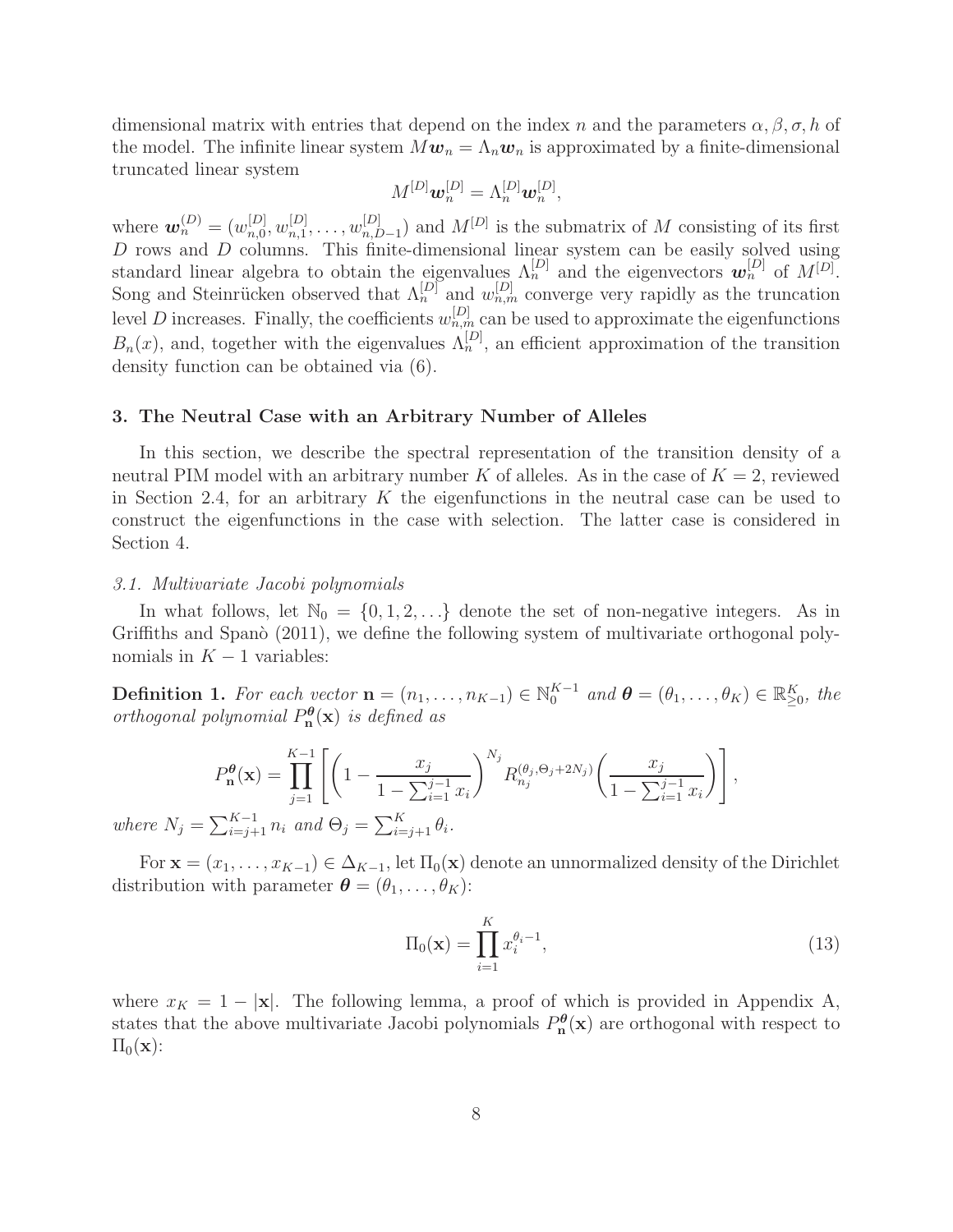Lemma 2. For  $\mathbf{n}, \mathbf{m} \in \mathbb{N}_0^{K-1}$ ,

$$
\int_{\Delta_{K-1}} P_{\mathbf{n}}^{\theta}(\mathbf{x}) P_{\mathbf{m}}^{\theta}(\mathbf{x}) \Pi_{0}(\mathbf{x}) d\mathbf{x} = \delta_{\mathbf{n},\mathbf{m}} C_{\mathbf{n}}^{\theta},
$$

where  $\delta_{\mathbf{n},\mathbf{m}} = \prod_{i=1}^{K-1} \delta_{n_i,m_i}$  and

$$
C_{\mathbf{n}}^{\theta} := \prod_{i=1}^{K-1} c_{n_i}^{(\theta_i, \Theta_i + 2N_i)},\tag{14}
$$

with  $c_n^{(a,b)}$  defined in (9).

Remark: The multivariate Jacobi polynomials form a complete basis of  $L^2(\Delta_{K-1}, \Pi_0(\mathbf{x})),$ the Hilbert space of functions on  $\Delta_{K-1}$  square integrable with respect to the unnormalized Dirichlet density  $\Pi_0(\mathbf{x})$ .

# 3.2. Recurrence relation for multivariate Jacobi polynomials

Recall that the univariate Jacobi polynomials satisfy the recurrence relation (10). Theorem 3.2.1 of Dunkl and Xu (2001) guarantees that the multivariate Jacobi polynomials satisfy a similar recurrence relation. More precisely, we have the following lemma, the proof of which is provided in Appendix A:

**Lemma 3.** Given  $\mathbf{n} = (n_1, ..., n_{K-1}) \in \mathbb{N}_0^{K-1}$  and  $\mathbf{m} = (m_1, ..., m_{K-1}) \in \mathbb{N}_0^{K-1}$ , define  $N_j = \sum_{i=j+1}^{K-1} n_i$  and  $M_j = \sum_{i=j+1}^{K-1} m_i$ . For given  $i \in \{1, ..., K-1\}$  and  $\mathbf{n}, P_{\mathbf{n}}^{\boldsymbol{\theta}}(\mathbf{x})$  satisfies the recurrence relation

$$
x_i P_n^{\theta}(\mathbf{x}) = \sum_{\mathbf{m} \in \mathcal{M}_i(\mathbf{n})} r_{\mathbf{n},\mathbf{m}}^{(\theta,i)} P_m^{\theta}(\mathbf{x}),\tag{15}
$$

where  $r_{\mathbf{n},\mathbf{m}}^{(\theta,i)}$  are known constants (provided in Appendix A) and

$$
\mathcal{M}_i(\mathbf{n}) := \left\{ \mathbf{m} \in \mathbb{N}_0^{K-1} : M_j = N_j \text{ for all } j > i \text{ and } |M_j - N_j| \le 1 \text{ for all } j \le i \right\}. \tag{16}
$$

Impose an ordering on the  $(K-1)$ -dimensional index vectors  $n \in \mathbb{N}_0^{K-1}$ . Then, the recurrence (15) can be represented as

$$
x_i P_n^{\theta}(\mathbf{x}) = \sum_{\mathbf{m} \in \mathcal{M}_i(\mathbf{n})} [\mathcal{G}_i^{\theta}]_{\mathbf{n},\mathbf{m}} P_{\mathbf{m}}^{\theta}(\mathbf{x}),
$$

where  $\mathcal{G}_i^{\theta}$  $\frac{\theta}{i}$  corresponds to an infinite dimensional matrix in which columns and rows are indexed by the ordered  $(K - 1)$ -tuples, and the  $(n, m)$ -th entry is defined as

$$
[\mathcal{G}_i^{\theta}]_{\mathbf{n},\mathbf{m}} = \begin{cases} r_{\mathbf{n},\mathbf{m}}^{(\theta,i)}, & \text{if } \mathbf{m} \in \mathcal{M}_i(\mathbf{n}), \\ 0, & \text{otherwise.} \end{cases}
$$
(17)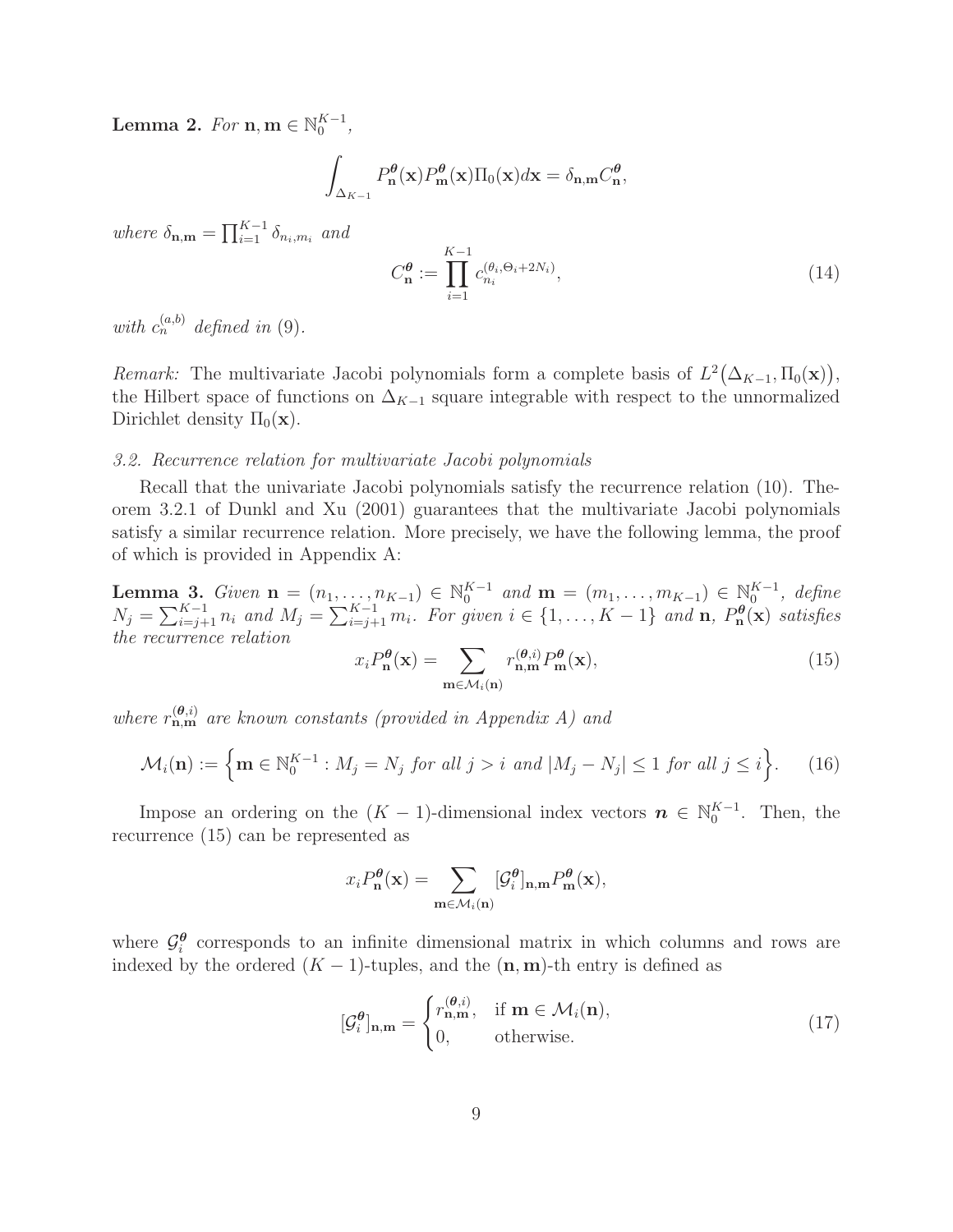Note that for each given **n**, the number of non-zero entries in every row of  $\mathcal{G}_i^{\theta}$  $\frac{\theta}{i}$  is finite. One can deduce the following corollary from the new representation:

Corollary 4. Let  $\boldsymbol{a} = (a_{\mathbf{n}})_{\mathbf{n} \in \mathbb{N}_0^{K-1}}$  be such that  $\sum_{\mathbf{n} \in \mathbb{N}_0^{K-1}} a_{\mathbf{n}}^2 C_{\mathbf{n}}^{\theta} < \infty$ . Then

$$
x_i \cdot \sum_{\mathbf{n} \in \mathbb{N}_0^{K-1}} a_{\mathbf{n}} P_{\mathbf{n}}^{\theta}(\mathbf{x}) = \sum_{\mathbf{n} \in \mathbb{N}_0^{K-1}} b_{\mathbf{n}} P_{\mathbf{n}}^{\theta}(\mathbf{x}),
$$

where  $(b_n)_{n \in \mathbb{N}_0^{K-1}} = \boldsymbol{a} \cdot \mathcal{G}_i^{\boldsymbol{\theta}}$ .

*Remark:* Since under multiplication  $x_i$  commutes with  $x_j$  for  $1 \leq i, j \leq K-1$ , the corresponding matrices  $\mathcal{G}_i^{\theta}$  $\overline{\mathcal{G}}_i^{\boldsymbol{\theta}}$  and  $\overline{\mathcal{G}}_j^{\boldsymbol{\theta}}$  $_{j}^{\theta}$  also commute.

# 3.3. Eigenfunctions of the neutral generator  $\mathscr{L}_0$

It is well known that the stationary distribution of the Wright-Fisher diffusion under a neutral PIM model is the Dirichlet distribution (Wright, 1949). The density of the Dirichlet distribution is a weight function with respect to which the associated diffusion generator  $\mathscr{L}_0$ is symmetric. As discussed in Section 3.1, the multivariate Jacobi polynomials  $P_n^{\theta}(\mathbf{x})$  are orthogonal with respect to the weight function  $\Pi_0(\mathbf{x})$ , which is equal to the density of the Dirichlet distribution up to a multiplicative constant. Given the discussion in Section 2.2, one might then suspect that  $P_n^{\theta}(\mathbf{x})$  are potential eigenfunctions of  $\mathscr{L}_0$ . The following lemma establishes that this is indeed the case:

**Lemma 5.** For all  $\mathbf{n} \in \mathbb{N}_0^{K-1}$ , the multivariate Jacobi polynomials  $P_{\mathbf{n}}^{\theta}(\mathbf{x})$  satisfy

$$
\mathcal{L}_0 P_{\mathbf{n}}^{\theta}(\mathbf{x}) = -\lambda_{|\mathbf{n}|}^{\theta} P_{\mathbf{n}}^{\theta}(\mathbf{x}),
$$

where

$$
\lambda_{|\mathbf{n}|}^{\theta} = \frac{1}{2} |\mathbf{n}| (|\mathbf{n}| - 1 + |\theta|). \tag{18}
$$

That is,  $P_n^{\theta}(\mathbf{x})$  are eigenfunctions of  $\mathcal{L}_0$  with eigenvalues  $-\lambda_{|\mathbf{n}|}^{\theta}$ .

A proof of this lemma is deferred to Appendix A. We conclude this section with a few comments.

Remarks:

i) Substituting the eigenvalues and eigenfunctions into the spectral representation (6), we obtain

$$
p(t; \mathbf{x}, \mathbf{y}) = \sum_{\mathbf{n} \in \mathbb{N}_0^{K-1}} \frac{1}{C_{\mathbf{n}}^{\theta}} e^{-\lambda_{|\mathbf{n}|}^{\theta} t} P_{\mathbf{n}}^{\theta}(\mathbf{x}) P_{\mathbf{n}}^{\theta}(\mathbf{y}) \Pi_0(\mathbf{y}).
$$
 (19)

ii) For every  $\mathbf{n} \in \mathbb{N}_0^{K-1}$ , note that  $\lambda_{|\mathbf{n}|}^{\boldsymbol{\theta}}$  only depends on the norm  $|\mathbf{n}|$ , which implies degeneracy in the spectrum of  $\mathcal{L}_0$ . Griffiths (1979) constructed orthogonal kernel polynomials indexed by  $|n|$ , that is the sum over all orthogonal polynomials with index summing to  $|n|$ , and obtained the transition density expansion (19).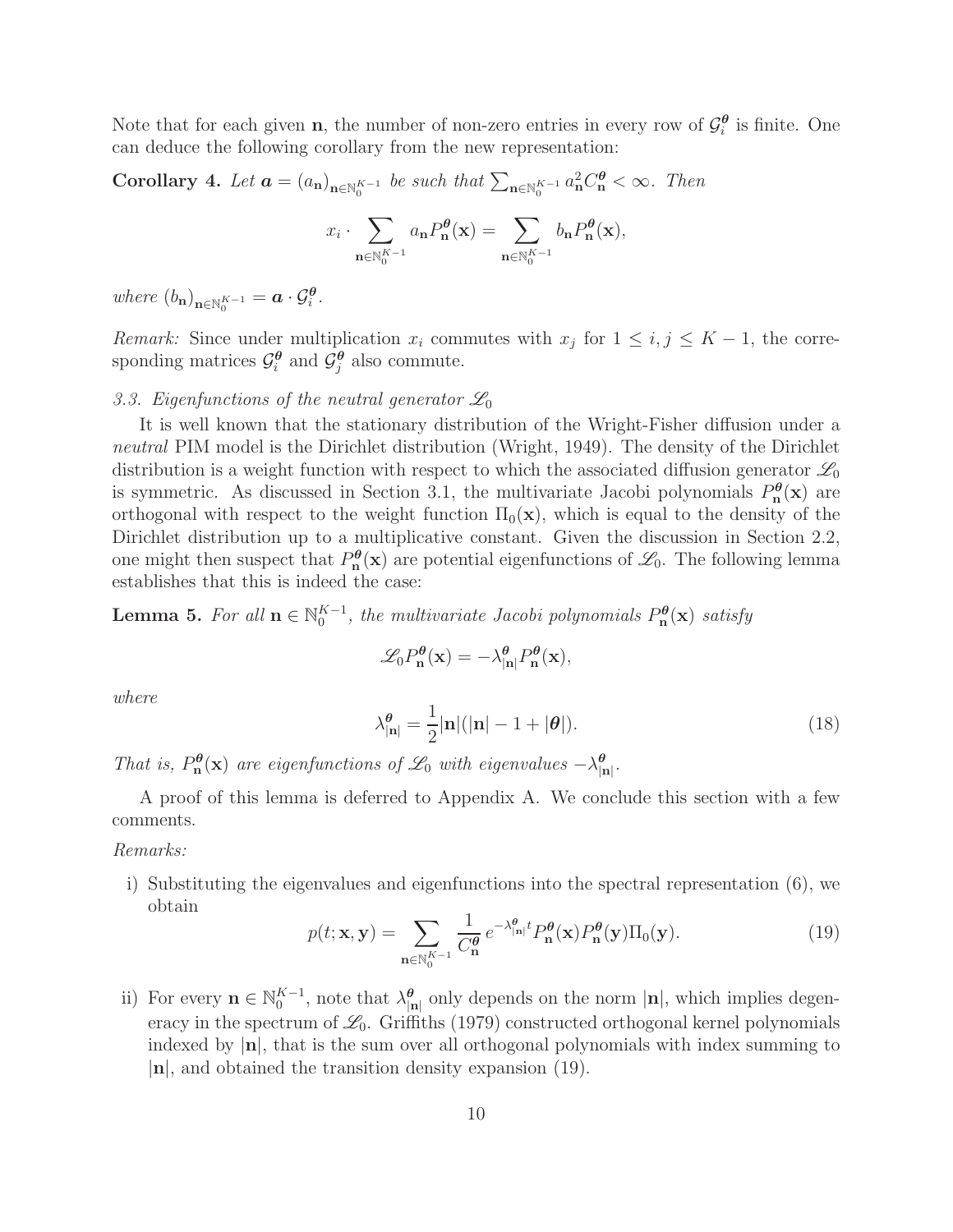#### 4. A General Diploid Selection Case with an Arbitrary Number of Alleles

In this section, we derive the spectral representation of the transition density function of the Wright-Fisher diffusion under a K-allelic PIM model with general diploid selection. This work extends the work of Song and Steinrücken (2012), the special case of  $K = 2$  briefly summarized in Section 2.4, to an arbitrary number  $K$  of alleles. The recurrence relation presented in Lemma 3 plays a crucial role in the following derivation.

Recall that the backward generator for the full model is  $\mathscr{L} = \mathscr{L}_0 + \mathscr{L}_{\sigma}$ , where  $\mathscr{L}_0$  corresponds to the generator under neutrality and  $\mathscr{L}_{\sigma}$  corresponds to the contribution from selection. The diffusion has a unique stationary density [see Ethier and Kurtz (1994) or Barbour et al. (2000)] proportional to

$$
\Pi(\mathbf{x}) := e^{\bar{\sigma}(\mathbf{x})} \Pi_0(\mathbf{x}),\tag{20}
$$

where  $\Pi_0(\mathbf{x})$  is defined in (13) and  $\bar{\sigma}(\mathbf{x})$  is the mean fitness defined in (3). As mentioned in Section 2.2,  $\mathscr L$  is symmetric with respect to  $\Pi(\mathbf{x})$ . For  $n \in \mathbb N_0$ , we aim to find the eigenvalues  $-\Lambda_n$  and the eigenfunctions  $B_n$  of  $\mathscr L$  such that

$$
\mathscr{L}B_n(\mathbf{x}) = -\Lambda_n B_n(\mathbf{x}).\tag{21}
$$

By convention, we place  $\Lambda_n$  in non-decreasing order. The symmetry of  $\mathscr L$  implies that  ${B_n(\mathbf{x})}$  form an orthogonal system with respect to  $\Pi(\mathbf{x})$ , that is

$$
\int_{\Delta_{K-1}} B_n(\mathbf{x}) B_m(\mathbf{x}) \Pi(\mathbf{x}) d\mathbf{x} \propto \delta_{n,m}.
$$

Such a system of orthogonal functions, however, is not unique. The orthogonality of  $\{P_n^{\theta}\}\$ with respect to  $\Pi_0$ , established in Lemma 2, can be used to show that the functions

$$
S_{\mathbf{n}}^{\theta}(\mathbf{x}) := P_{\mathbf{n}}^{\theta}(\mathbf{x})e^{-\bar{\sigma}(\mathbf{x})/2}
$$
\n(22)

are orthogonal with respect to  $\Pi$ , as are  $B_n(\mathbf{x})$ . Furthermore, the fact that  $\{P_n^{\theta}(\mathbf{x})\}$  form a complete basis of  $L^2(\Delta_{K-1}, \Pi_0(\mathbf{x}))$  means that  $\{S_n^{\theta}(\mathbf{x})\}$  is a complete basis of  $L^2(\Delta_{K-1}, \Pi(\mathbf{x}))$ . Since  $B_n \in L^2(\Delta_{K-1}, \Pi(\mathbf{x}))$ , we thus seek to represent  $B_n(\mathbf{x})$  as linear combination of the basis  $S_{\mathbf{n}}^{\theta}(\mathbf{x})$ :

$$
B_n(\mathbf{x}) = \sum_{\mathbf{m} \in \mathbb{N}_0^{K-1}} u_{n,\mathbf{m}} S_{\mathbf{m}}^{\theta}(\mathbf{x}),
$$
\n(23)

where  $u_{n,m}$  are some constants to be determined.

Define an index set  $\mathcal{I} = \bigcup_{L=0}^{4} \{1, \ldots, K-1\}^{L}$  and for  $\mathbf{i} = (i_1, \ldots, i_L) \in \mathcal{I}$ , define  $\mathbf{x_i} =$  $x_{i_1} \cdots x_{i_L}$ . We have the following theorem for solving the eigensystem associated with the full generator  $\mathscr{L}$ :

**Theorem 6.** For all  $n \in \mathbb{N}_0$ , the eigenfunction  $B_n(\mathbf{x})$  of  $\mathcal{L}$  can be represented by (23). The corresponding eigenvalues  $-\Lambda_n$  and the coefficients  $u_{n,m}$  can be found by solving the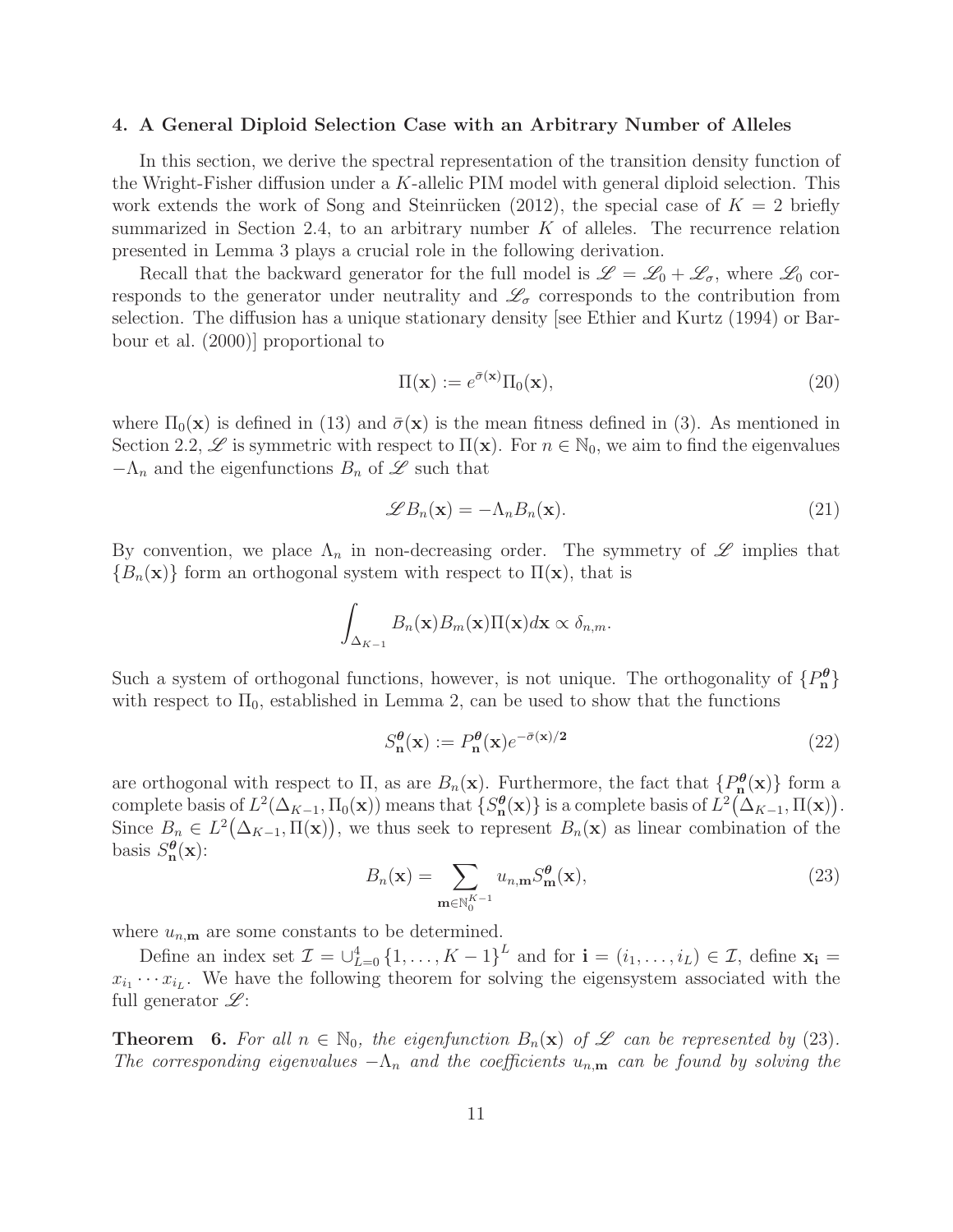infinite-dimensional eigensystem

$$
\mathbf{u}_n \mathbf{M} = \mathbf{u}_n \Lambda_n,\tag{24}
$$

where  $\mathbf{u}_n = (u_{n,\mathbf{m}})_{\mathbf{m} \in \mathbb{N}_0^{K-1}}$  and

$$
\mathbf{M} = \mathrm{diag}\left(\{\lambda_{|\mathbf{m}|}^{\boldsymbol{\theta}}\}_{\mathbf{m}\in\mathbb{N}_{0}^{K-1}}\right) + \sum_{\mathbf{i}\in\mathcal{I}}q(\mathbf{i})\mathcal{G}_{\mathbf{i}}^{\boldsymbol{\theta}}.
$$

Here,  $\lambda_{|\mathbf{m}|}^{\theta}$  is defined as in (18) and, for  $\mathbf{i} = (i_1, \ldots, i_L) \in \mathcal{I}$ , we define  $\mathcal{G}_{\mathbf{i}}^{\theta} = \mathcal{G}_{i_1}^{\theta}$  $\theta_i^{\theta} \cdots \mathcal{G}_{i_L}^{\theta}$ where  $\dot{\mathcal{G}}_i^{\theta}$  $\frac{\partial}{\partial i}$  is given in (17). When  $L = 0$ ,  $\mathcal{G}_{i}^{\theta}$  is defined to be the identity matrix. Explicit expressions of the constants  $q(i)$  are provided in Appendix C.

Remarks:

- i) Although M is infinite dimensional, it is in fact sparse with only finitely many non-zero entries in every row and column.
- ii) Equation (24) implies that  $\Lambda_n$  and  $\mathbf{u}_n$  are in fact the left eigenvalues and eigenvectors of M. To solve the eigensystem in practice requires some truncation of the matrix to finite dimensions, as in the  $K = 2$  case described in Section 2.4. For a given  $n \in \mathbb{N}_0$ , we would like both  $\Lambda_n$  and  $u_{n,m}$  to converge as the truncation level increases. In Section 5, we demonstrate that this is indeed the case using empirical examples.

We now provide a proof of the theorem.

Proof of Theorem 6. Substituting (23) into (21) we obtain

$$
\sum_{\mathbf{k}\in\mathbb{N}_{0}^{K-1}}u_{n,\mathbf{k}}\mathscr{L}S_{\mathbf{k}}^{\theta}(\mathbf{x})=-\sum_{\mathbf{k}\in\mathbb{N}_{0}^{K-1}}\Lambda_{n}u_{n,\mathbf{k}}S_{\mathbf{k}}^{\theta}(\mathbf{x}).
$$

It is shown in Appendix D that

$$
\mathcal{L}S_{\mathbf{k}}^{\theta}(\mathbf{x}) = -e^{-\bar{\sigma}(\mathbf{x})/2} \left[ \lambda_{|\mathbf{k}|}^{\theta} P_{\mathbf{k}}^{\theta}(\mathbf{x}) + Q(\mathbf{x}; \sigma, \theta) P_{\mathbf{k}}^{\theta}(\mathbf{x}) \right],
$$
(25)

where

$$
Q(\mathbf{x}; \boldsymbol{\sigma}, \boldsymbol{\theta}) = \frac{1}{2} \left[ \sum_{i=1}^{K} x_i \sigma_i^2(\mathbf{x}) + \sum_{i=1}^{K} \theta_i \sigma_i(\mathbf{x}) + \sum_{i=1}^{K} x_i \sigma_{i,i} - (1 + |\boldsymbol{\theta}|) \bar{\sigma}(\mathbf{x}) - \bar{\sigma}(\mathbf{x})^2 \right],
$$

with  $\sigma_i(\mathbf{x})$  and  $\bar{\sigma}(\mathbf{x})$  defined as in (2) and (3), respectively. Thus, one arrives at the following equation:

$$
\sum_{\mathbf{k}\in\mathbb{N}_{0}^{K-1}}\Lambda_{n}u_{n,\mathbf{k}}P_{\mathbf{k}}^{\theta}(\mathbf{x})=\sum_{\mathbf{k}\in\mathbb{N}_{0}^{K-1}}u_{n,\mathbf{k}}\big[\lambda_{|\mathbf{k}|}^{\theta}P_{\mathbf{k}}^{\theta}(\mathbf{x})+Q(\mathbf{x};\boldsymbol{\sigma},\boldsymbol{\theta})P_{\mathbf{k}}^{\theta}(\mathbf{x})\big].
$$
 (26)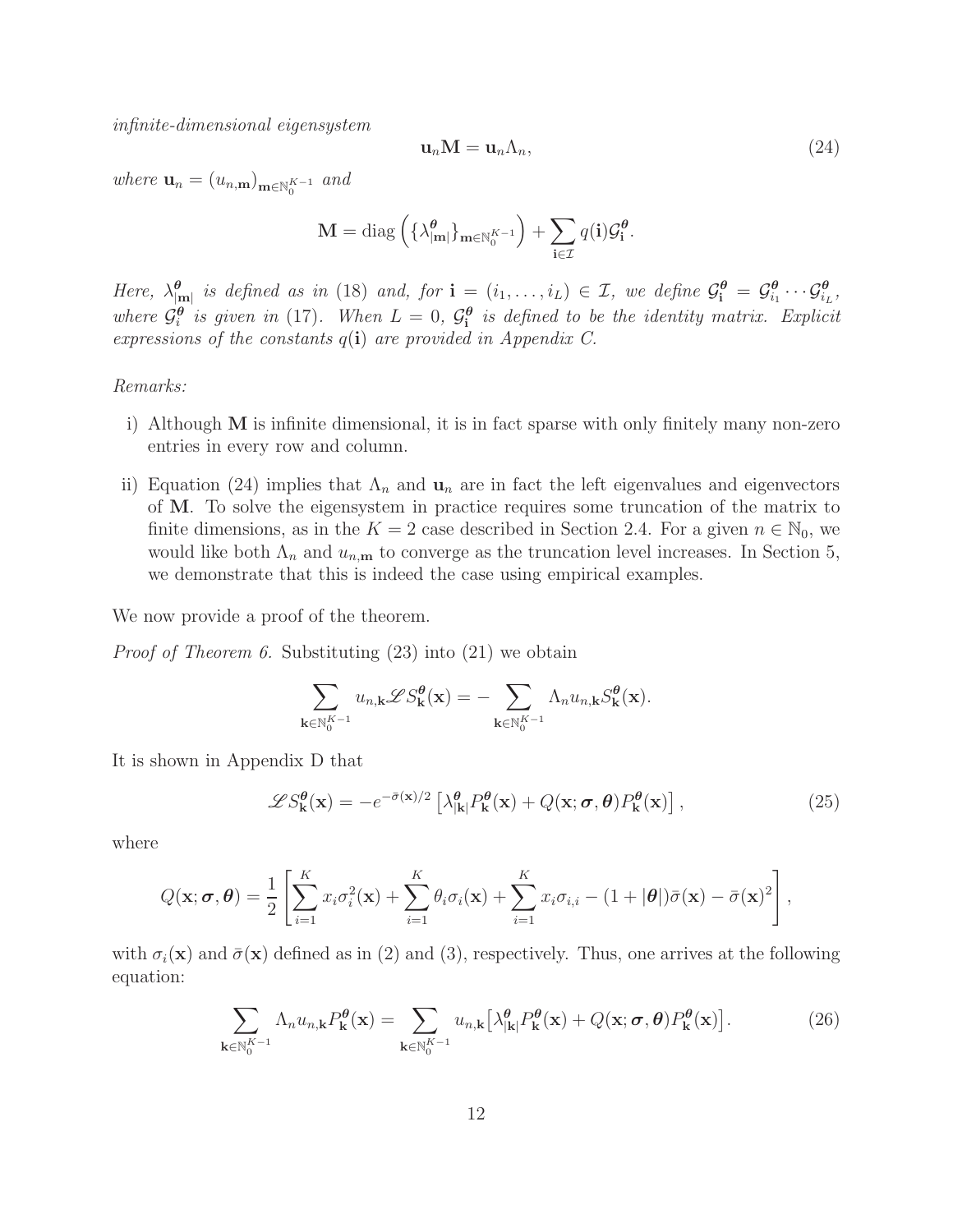We solve the equation by first representing  $Q(\mathbf{x}; \boldsymbol{\sigma}, \boldsymbol{\theta}) P_{\mathbf{k}}^{\boldsymbol{\theta}}(\mathbf{x})$  as a finite linear combination of  ${P_{\mathbf{k}}^{\theta}(\mathbf{x})}_{\mathbf{k}\in\mathbb{N}_{0}^{K-1}}$ . Observe that Q is in fact a fourth-order polynomial in **x**. Collecting terms,  $Q$  can be written in the form

$$
Q(\mathbf{x}; \boldsymbol{\sigma}, \boldsymbol{\theta}) = \sum_{\mathbf{i} \in \mathcal{I}} q(\mathbf{i}) \mathbf{x}_{\mathbf{i}},
$$
\n(27)

for the constants  $q(i)$  given in Appendix C. Applying Corollary 4 recursively, we obtain

$$
Q(\mathbf{x}; \sigma, \theta) P_{\mathbf{k}}^{\theta}(\mathbf{x}) = \sum_{\mathbf{i} \in \mathcal{I}} q(\mathbf{i}) \sum_{\mathbf{l} \in \mathbb{N}_0^{K-1}} [\mathcal{G}_{\mathbf{i}}^{\theta}]_{\mathbf{k},\mathbf{l}} P_{\mathbf{l}}^{\theta}(\mathbf{x}).
$$

Finally, substituting this equation into (26), multiplying both sides of (26) by  $P_m^{\theta}(\mathbf{x})$ , and integrating with respect to  $\Pi_0(\mathbf{x})$  over the simplex  $\Delta_{K-1}$  yields the matrix equation (24).  $\Box$ 

#### 5. Empirical Results and Applications

In this section, we study the convergence behavior of the eigenvalues and eigenvectors as we approximate the solutions of (24). Further, we show how the spectral representation can be employed to obtain the transient and stationary density explicitly (especially the normalizing constant), and to characterize the convergence rate of the diffusion to stationarity. A Mathematica implementation of the relevant formulas for computing the spectral representation is available from the authors upon request.

## 5.1. Convergence of the eigenvalues and eigenvectors

In what follows we order the Jacobi polynomials according to the *graded lexicographic* ordering of their corresponding indices. Thus  $P_{n_1}^{\theta} < P_{n_2}^{\theta}$  if

- $|n_1| < |n_2|$ , or
- $|\mathbf{n}_1| = |\mathbf{n}_2|$  and  $\mathbf{n}_1$  is lexicographically smaller than  $\mathbf{n}_2$ .

Fix K and note that, for a given truncation level  $D \in \mathbb{N}_0$  and  $l \in \mathbb{N}_0$ , there are  $\binom{l+K-2}{K-2}$  $\binom{+K-2}{K-2}$ polynomials  $P_n^{\theta}$  with  $|\mathbf{n}| = l$ , and  $\mathcal{U}(D) := {D+K-1 \choose K-1}$  polynomials with index  $|\mathbf{n}| \leq D$ . For the computations in the rest of this section we chose  $K = 3$ , unless otherwise stated.

Now, one can obtain a finite-dimensional linear system approximating (24) by truncation, that is, taking only those entries in M and  $\mathbf{u}_n$  whose associated index vectors satisfy  $|\mathbf{n}| \leq D$ . More explicitly, with  $\mathbf{M}^{[D]} = ([\mathbf{M}]_{\mathbf{k},\mathbf{l}}) \in \mathbb{R}^{\mathcal{U}(D)\times\mathcal{U}(D)}$  and  $\mathbf{u}_n^{[D]} = (u_{n,\mathbf{k}}) \in \mathbb{R}^{\mathcal{U}(D)}$ , where  $\mathbf{k}, \mathbf{l} \in \mathbb{N}_0^{K-1}$  such that  $|\mathbf{k}|, |\mathbf{l}| \leq D$ , the solutions of

$$
\mathbf{u}_n^{[D]}\mathbf{M}^{[D]}=\mathbf{u}_n^{[D]}\Lambda_n^{[D]}
$$

should approximate the solutions of the infinite system  $\Lambda_n$  and  $\mathbf{u}_n$ . The convergence patterns of  $\Lambda_n^{[D]}$  and  $u_{n,\mathbf{k}}^{[D]}$  as D increases are exemplified in Figure 1 for the parameters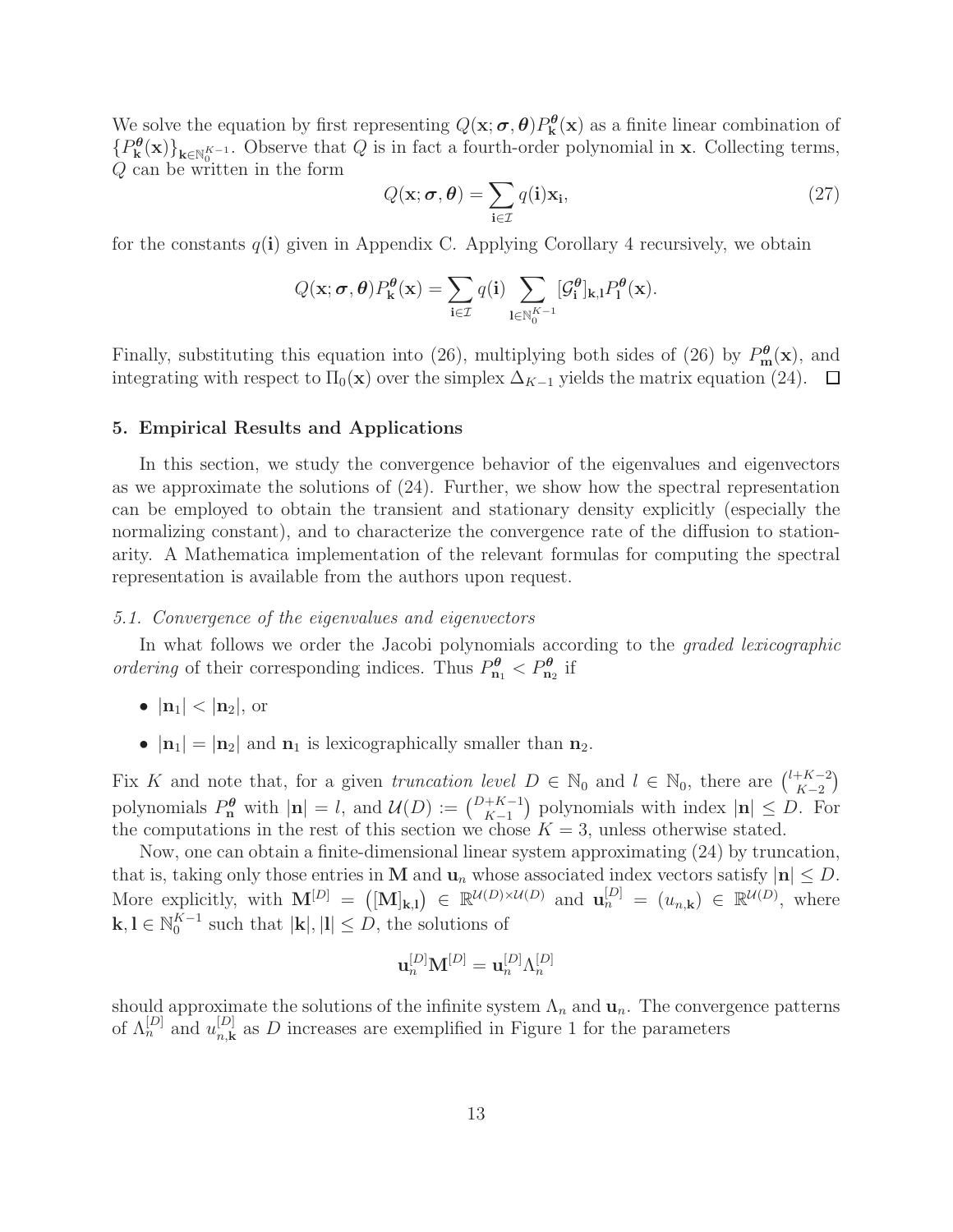i) 
$$
K = 3, \theta = (0.01, 0.02, 0.03), \sigma = \sigma_1 := \begin{pmatrix} 12 & 14 & 15 \\ 14 & 11 & 13 \\ 15 & 13 & 0 \end{pmatrix}
$$
; and  
ii)  $K = 3, \theta = (0.01, 0.02, 0.03), \sigma = \sigma_2 := \begin{pmatrix} 120 & 140 & 150 \\ 140 & 110 & 130 \\ 150 & 130 & 0 \end{pmatrix}$ .

Figure 2 displays the convergence behavior for the parameters

iii)  $K = 3, \theta = (10, 20, 30), \sigma = \sigma_1$ ; and

iv) 
$$
K = 4, \theta = (0.01, 0.02, 0.03, 0.04), \sigma_3 = \begin{pmatrix} 12 & 14 & 15 & 16 \\ 14 & 11 & 10 & 13 \\ 15 & 10 & 9 & 14 \\ 16 & 13 & 14 & 0 \end{pmatrix}
$$
.

In all cases,  $\Lambda_n^{[D]}$  and  $u_{n,\mathbf{k}}^{[D]}$  converge with increasing truncation level to empirical limits. The eigenvalues  $\Lambda_n^{[D]}$  decrease towards the empirical limit, whereas the coefficients  $u_{n,\mathbf{k}}^{[D]}$  show oscillatory behavior before ultimately stabilizing. The rate of convergence is faster for smaller selection intensity. Varying the mutation parameters does not influence convergence behavior significantly. As expected,  $\Lambda_0^{[D]}$  converges rapidly to zero in all cases, consistent with the fact that the diffusion has a stationary distribution. For a fixed n,  $\Lambda_n^{[D]}$  and its associated coefficients  $u_{n,k}^{[D]}$  roughly converge at similar truncation levels.

Figure 3 shows  $\Lambda_n^{[D]}$  for  $D = 24$  and  $0 \le n \le 35$  under neutrality  $(\sigma = 0)$  and selection  $(\boldsymbol{\sigma}\,=\,\boldsymbol{\sigma}_1\,\,\mathrm{and}\,\,\boldsymbol{\sigma}\,=\frac{1}{4})$  $\frac{1}{4}\sigma_2$ ). Upon inspection all of the eigenvalues displayed have converged properly. Under neutrality, the eigenvalues are functions of  $|n|$ , thus they are degenerate and cluster into groups. In the presence of selection, however, we empirically observe that all of the eigenvalues are distinct. For moderate selection intensity, the group structure is less prominent. In general, increasing the selection parameters evens out the group structure and shifts the entire spectrum upward.

Computing the transition density function for large selection coefficients requires combining terms of substantially different orders of magnitude, because of the exponential weighting factors in the density (20) and in the expansion (22). Therefore, the coefficients  $u_{n,\mathbf{k}}^{[D]}$  have to be calculated with high precision to obtain accurate numerical results under strong selection.

## 5.2. Transient and stationary densities

The approximations to the eigenvalues  $\Lambda_n^{[D]}$  and the eigenfunctions  $B_n$  (via the eigenvectors  $\mathbf{u}_n^{[D]}$  and equation (23)) can be used in the spectral representation (6) to approximate the transition density function at arbitrary times t. Examples with  $\sigma = \sigma_1$  for different times are given in Figure 4. At first, the density is concentrated around the initial frequencies  $\mathbf{x} = (0.02, 0.02, 0.96)$ , but as time increases, the frequencies of the first and second allele increases, since these have a higher relative fitness. Eventually, the transition density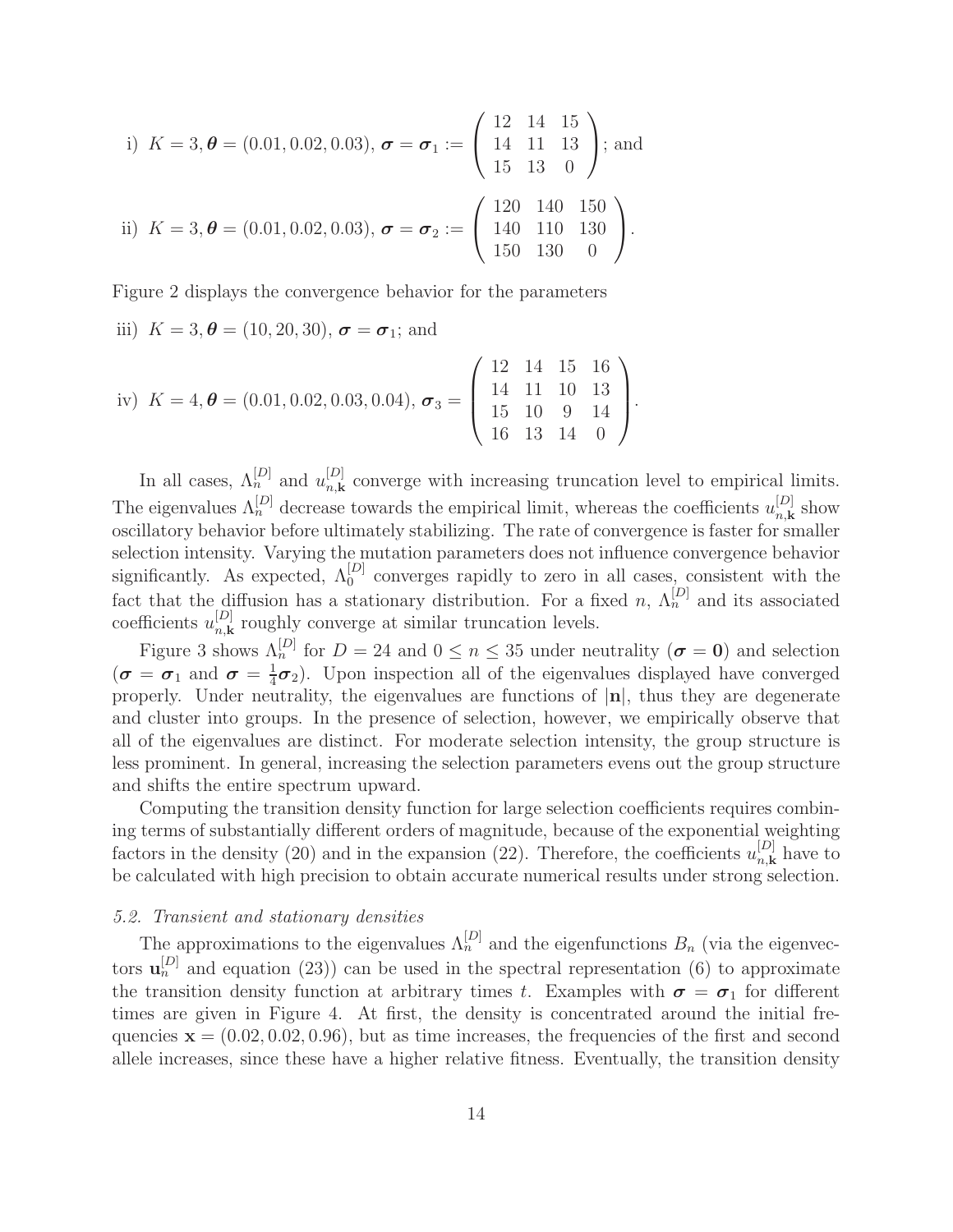

Figure 1: Convergence of the truncated eigenvalues  $\Lambda_n$  and coefficients of the eigenvectors  $\mathbf{u}_n$  as the truncation level D increases, for  $K = 3$  with low mutation rates. Subfigures (a) and (b) show  $\Lambda_0^{[D]}$ ,  $\Lambda_{75}^{[D]}$ , and  $\Lambda_{150}^{[D]}$ for  $\sigma = \sigma_1$  and  $\sigma = \sigma_2$ , respectively. Subfigures (c) and (d) show  $u_{75,(8,2)}^{[D]}$ ,  $u_{75,(7,3)}^{[D]}$ , and  $u_{75,(6,4)}^{[D]}$  for  $\sigma = \sigma_1$ and  $\sigma = \sigma_2$ , respectively. The mutation rates were set to  $\theta = (0.01, 0.02, 0.03)$  for all computations.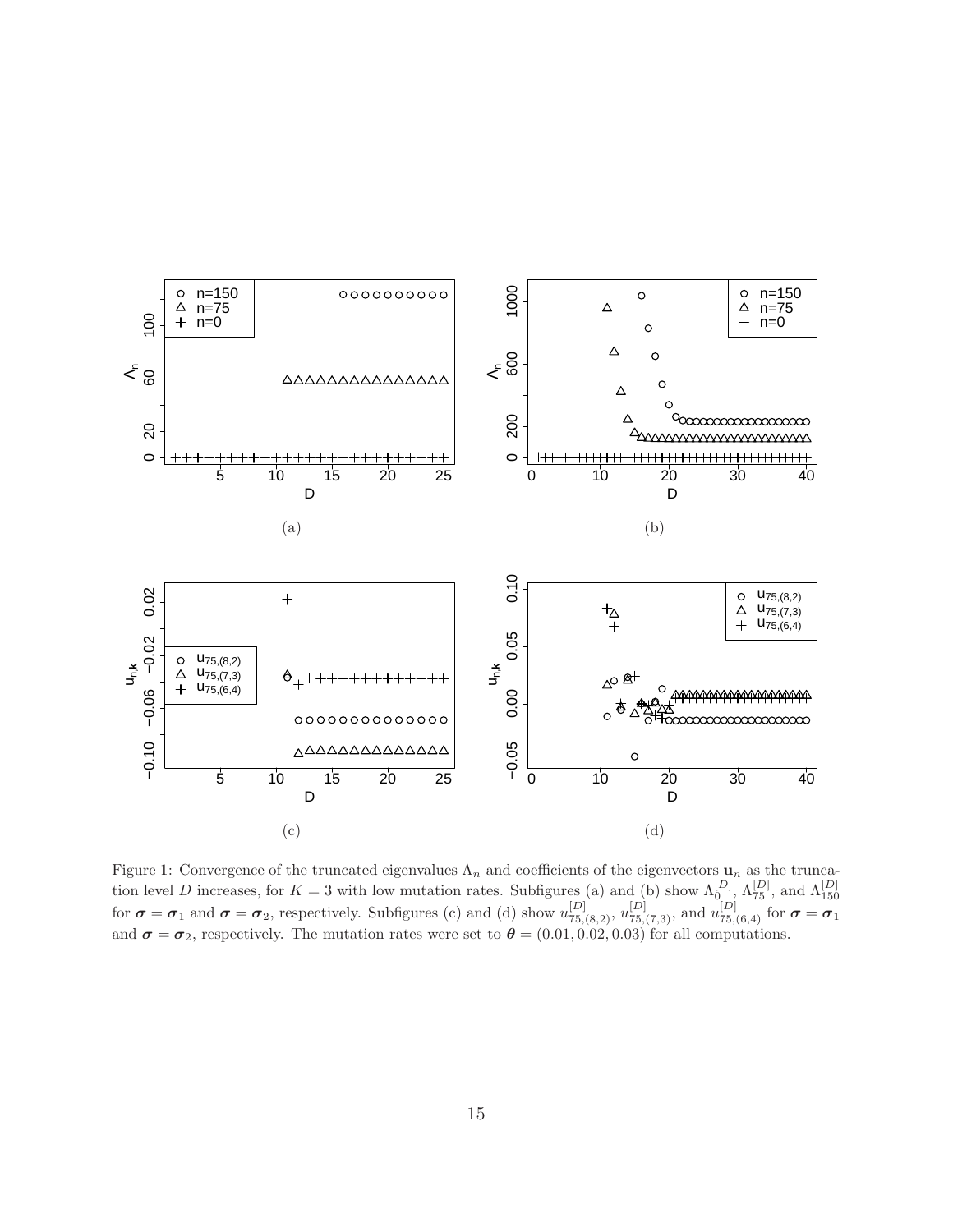

Figure 2: Convergence of the truncated eigenvalues  $\Lambda_n$  and coefficients of the eigenvectors  $\mathbf{u}_n$  as the truncation level D increases, for  $K = 3$  with high mutation rates and for  $K = 4$  with low mutation rates. Subfigures (a) and (c) show  $\Lambda_n^{[D]}$  for  $n = 0, 75, 150$ , and  $u_{75,m}^{[D]}$  for  $\mathbf{m} = (8, 2), (7, 3), (6, 4)$ , respectively, for mutation rates  $\boldsymbol{\theta} = (10, 20, 30)$  and selection coefficients  $\boldsymbol{\sigma} = \boldsymbol{\sigma}_1$ . The convergence behavior for  $K = 4$  is shown in subfigures (b) and (d) for  $\Lambda_n^{[D]}$  with  $n = 0, 75, 150$ , and  $u_{75,m}^{[D]}$  with  $\mathbf{m} = (3, 2, 4), (5, 3, 4), (3, 5, 2),$ respectively; the mutation rates were set to  $\bm{\theta} = (0.01, 0.02, 0.03, 0.04)$  and the selection coefficients to  $\bm{\sigma} = \bm{\sigma}_3$ .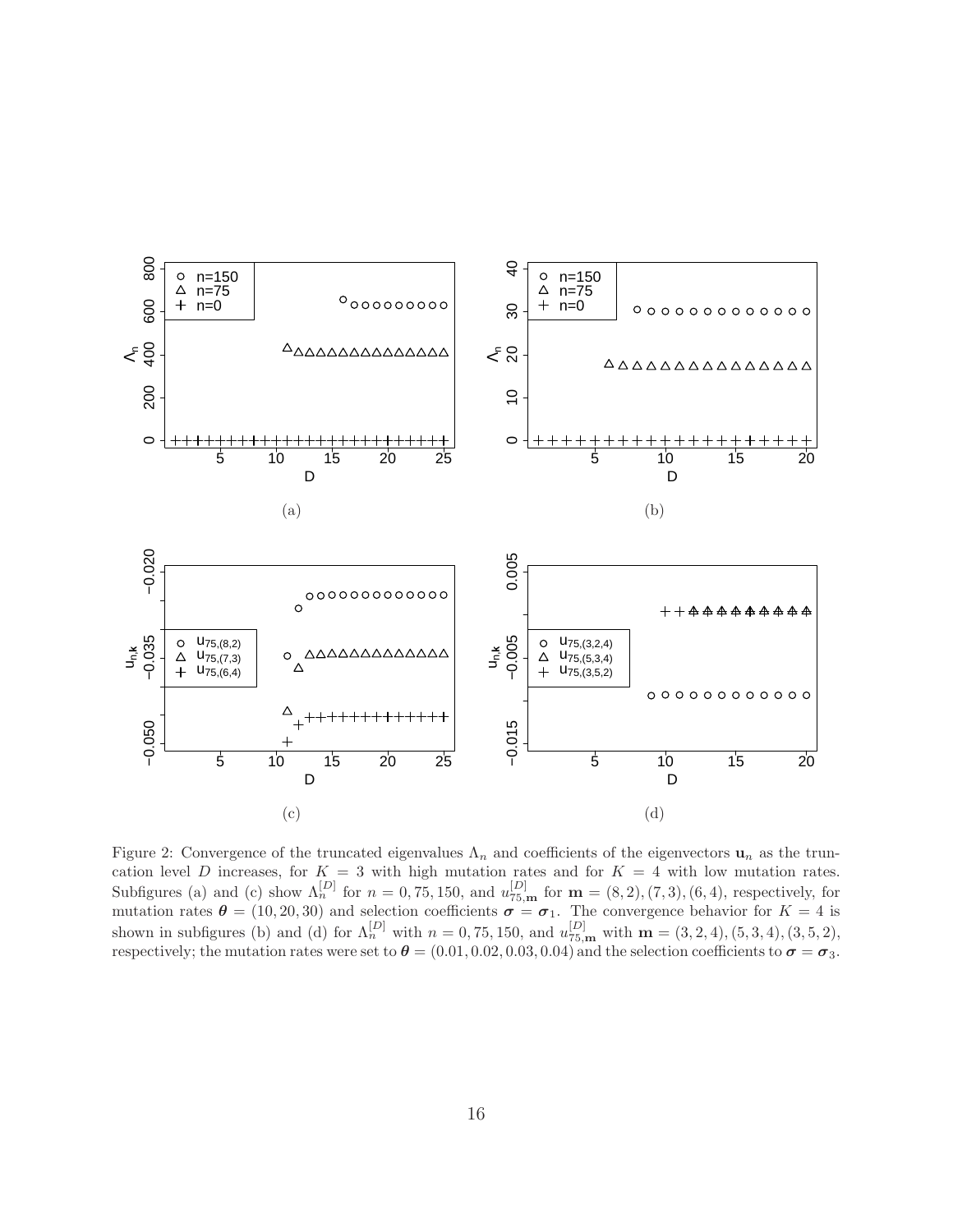

Figure 3: The first 36 eigenvalues of the different spectra for the selection parameters  $\sigma = 0$ ,  $\sigma_1$  and  $\frac{1}{4}\sigma_2$ , respectively. The latter was chosen so that the ranges of the eigenvalues are comparable. The truncation level D was set to 24 and mutation rates  $\theta = (0.01, 0.02, 0.03)$  were used.

converges to the stationary distribution (similar to distribution at  $t = 2$ ), where the bulk of the mass is concentrated at high frequencies for the first and second allele.

The eigenvalues  $\Lambda_n^{[D]}$  and coefficients  $\mathbf{u}_{n,k}^{[D]}$  can also be employed to approximate the constant that normalizes the stationary distribution  $\Pi(\mathbf{x})$  to a proper probability distribution. Following the same line of argument as Song and Steinrücken  $(2012)$ , the orthogonal relations enable us to circumvent the difficulty involved in directly evaluating a multivariate integral over the simplex  $\Delta_{K-1}$ . First, note that since  $\mathscr L$  maps constant functions to zero, any constant function is an eigenfunction with associated eigenvalue  $\Lambda_0 = 0$ , thus  $B_0(\mathbf{x}) = B_0(\mathbf{y}) = \text{const.}$  In (6), taking  $t \to \infty$ , we get

$$
\lim_{t\to\infty}p(t; \mathbf{x}, \mathbf{y}) = \Pi(\mathbf{y})\frac{B_0(\mathbf{x})B_0(\mathbf{y})}{\langle B_0, B_0\rangle_{\Pi}} =: \frac{1}{C_{\Pi}}\Pi(\mathbf{y}).
$$

Then for  $x = y = 0$ , by (23) we have

$$
C_{\Pi} = \int_{\Delta_{K-1}} \Pi(\mathbf{z}) d\mathbf{z} = \frac{\langle B_0, B_0 \rangle_{\Pi}}{B_0(\mathbf{0})^2}
$$
  
= 
$$
\frac{\sum_{\mathbf{m} \in \mathbb{N}_0^{K-1}} u_{0,\mathbf{m}}^2 \langle P_{\mathbf{m}}^{\theta}, P_{\mathbf{m}}^{\theta} \rangle_{\Pi_0}}{e^{-\bar{\sigma}(\mathbf{0})} \left( \sum_{\mathbf{m} \in \mathbb{N}_0^{K-1}} u_{0,\mathbf{m}} P_{\mathbf{m}}^{\theta}(\mathbf{0}) \right)^2}
$$
  
= 
$$
\frac{\sum_{\mathbf{m} \in \mathbb{N}_0^{K-1}} u_{0,\mathbf{m}}^2 \langle P_{\mathbf{m}}^{\theta} \rangle_{\Pi_0}}{\left( \sum_{\mathbf{m} \in \mathbb{N}_0^{K-1}} u_{0,\mathbf{m}} \prod_{j=1}^{K-1} \frac{\Gamma(n_j + \theta_j)}{\Gamma(n_j + 1)\Gamma(\theta_j)} \right)^2},
$$
(28)

since  $\bar{\sigma}(0) = \sigma_{K,K} = 0$  and  $R_{n_j}^{(\theta_j, \Theta_j + 2N_j)}(0) = (-1)^{n_j} \frac{\Gamma(n_j + \theta_j)}{\Gamma(n_j + 1)\Gamma(\theta_j)}$  $\frac{\Gamma(n_j+\theta_j)}{\Gamma(n_j+1)\Gamma(\theta_j)}$ . Here  $C_{\mathbf{m}}^{\theta}$  is the constant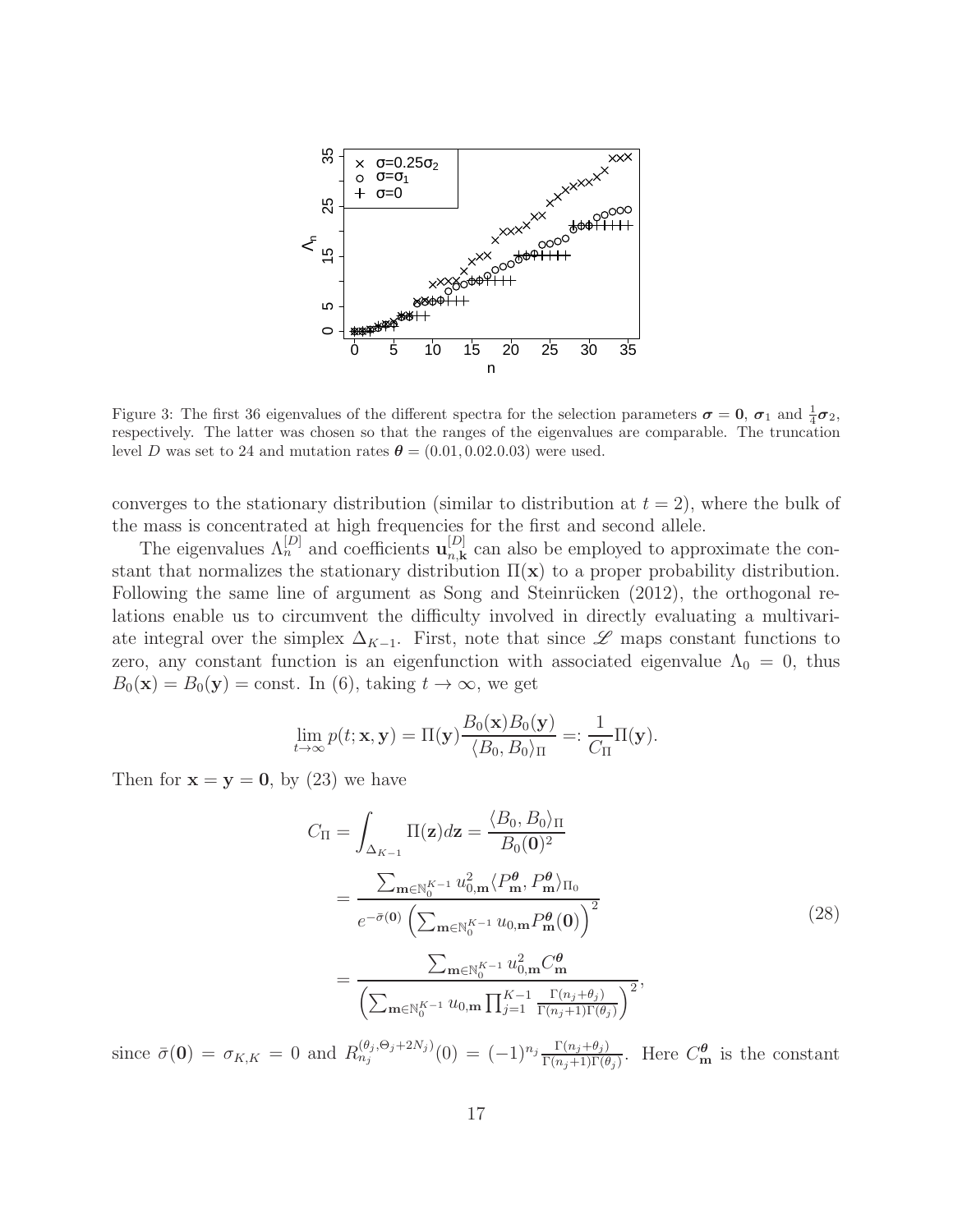**t=0.04**





Figure 4: Approximation of the transition density function (6) for different times  $t \in \{0.04, 0.2, 1.0, 2.0\}$ . Selection was governed by the matrix of coefficients  $\sigma = \sigma_1$  and  $\mathbf{x} = (0.02, 0.02, 0.96)$  was used as initial condition. The truncation level was set to  $D = 40$ , whereas the summation in equation (23) ranged over all **m** such that  $0 \leq |m| \leq 36$ , and all eigenfunctions and eigenvalues with  $0 \leq n \leq 561$  were included in equation (6). The mutation rates were set to  $\theta = (0.01, 0.02, 0.03)$ . The plots only vary in  $y_1$  and  $y_2$ , since  $y_3 = 1 - y_1 - y_2$ . (a)  $t = 0.04$ . (b)  $t = 0.2$ . (c)  $t = 1.0$ . (d)  $t = 2.0$ .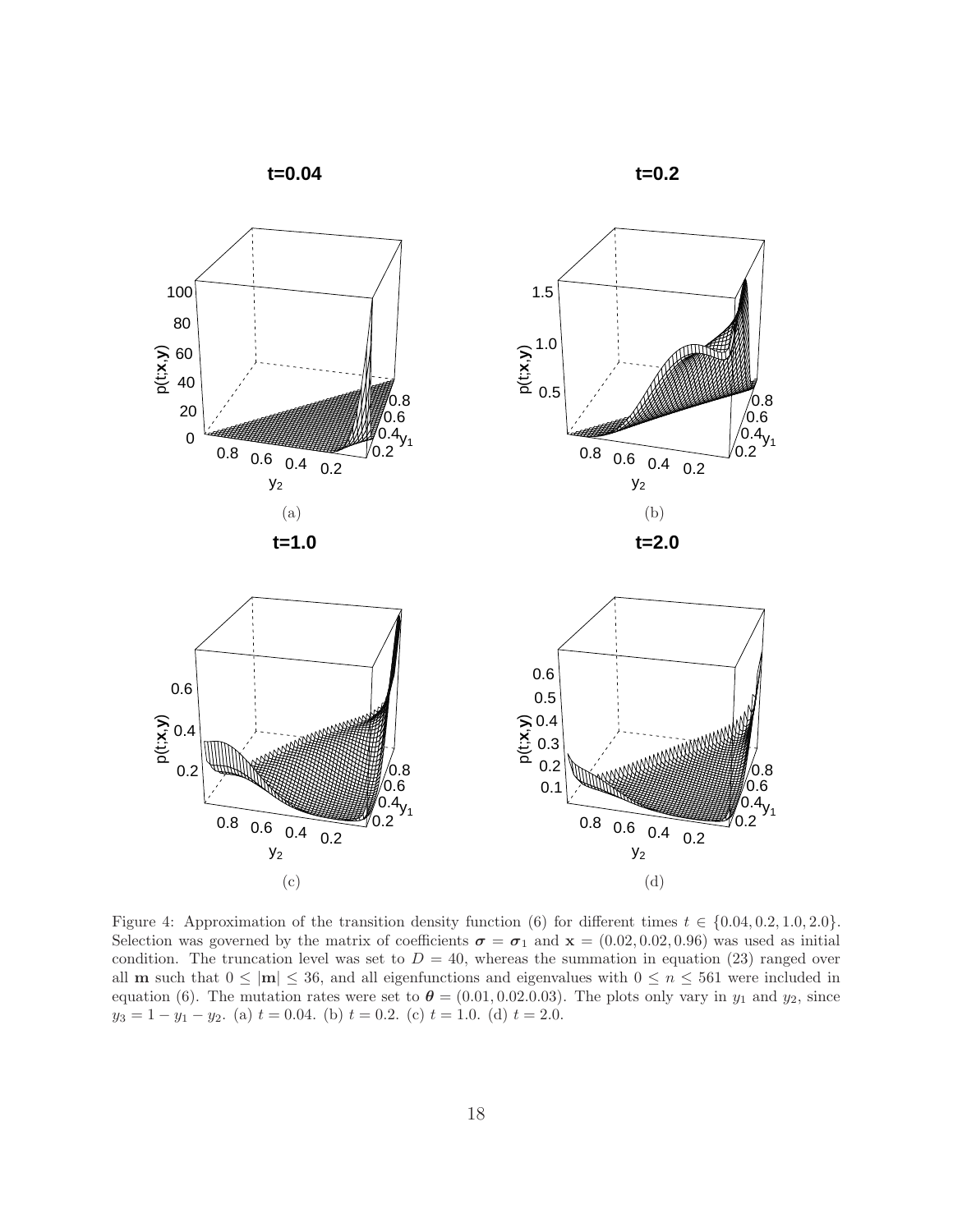

Figure 5: Two examples of the stationary distribution for different selection parameters. The mutation rates were set to  $\theta = (0.01, 0.02, 0.03)$  in both cases. Again, a truncation level of  $D = 40$  was used, the summation in equation (28) ranged over all **m** such that  $0 \leq |m| \leq 36$ . The plots only vary in  $y_1$  and  $y_2$ , since  $y_3 = 1 - y_1 - y_2$ .

defined in (14). The purely algebraic form of the right hand side in equation (28) allows to compute an accurate approximation of the normalizing constant  $C_{\Pi}$  by replacing the infinite sums by sums over all indices  $m$  such that  $|m|$  is less or equal then a given truncation level. This offers an attractive alternative to other computationally intensive methods (Donnelly et al., 2001; Genz and Joyce, 2003; Buzbas and Joyce, 2009).

Figure 5 shows two examples of stationary distributions for different selection coefficients. In Figure 5(a) the stationary density is concentrated in the interior of the simplex, since all homozygotes are less fit then the heterozygotes. This situation is referred to as heterozygote advantage, resulting in a balancing selection pattern, and the different alleles co-exist at stationarity. In Figure 5(b), allele number 1 is strongly favored by the given selection coefficients, and thus the stationary density is concentrated at high frequencies for this allele.

We can also use (6) to investigate the rate of convergence of the diffusion process to the stationary distribution. Denote the difference between the transition density and the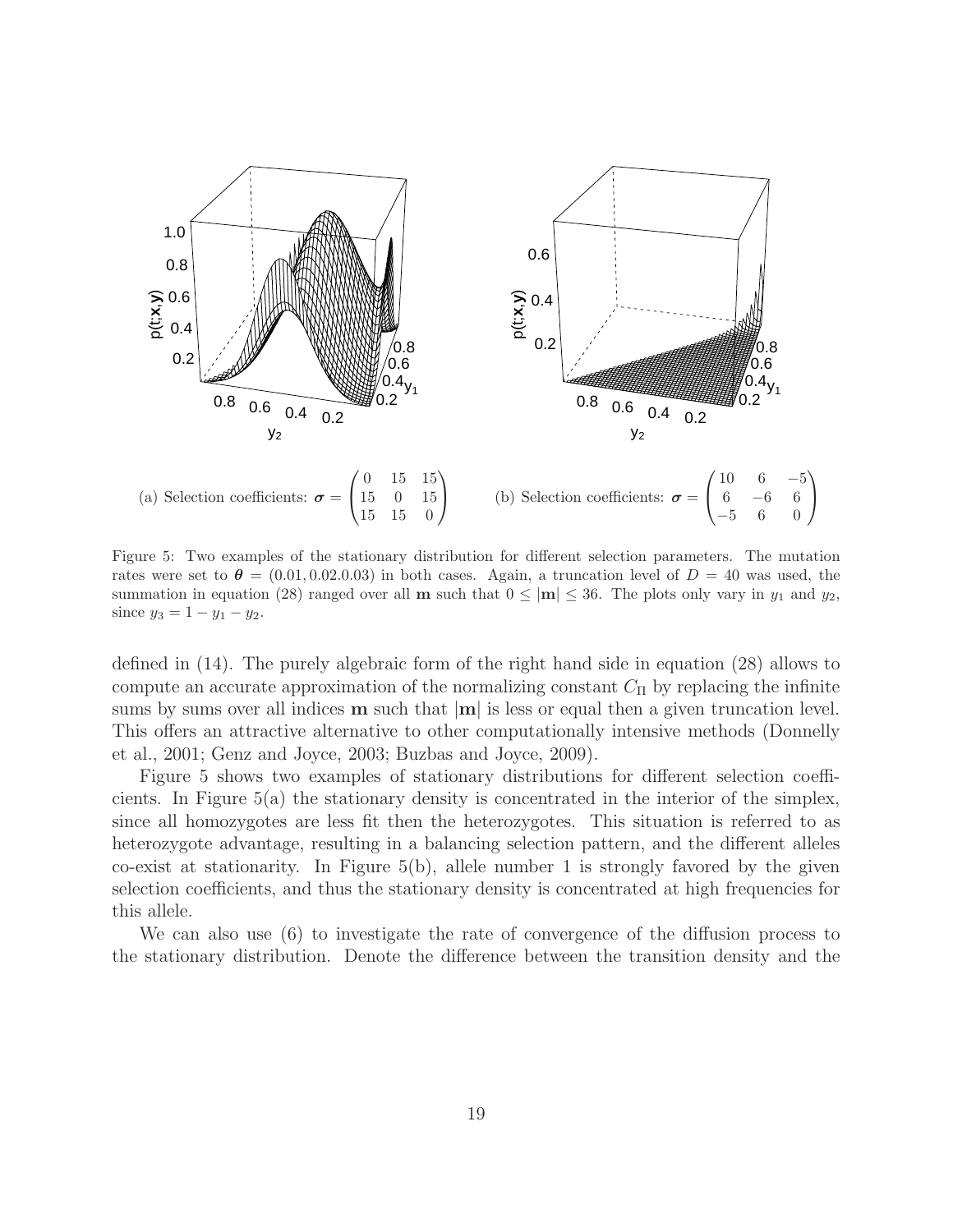

Figure 6: Convergence of the transition density to stationarity as time evolves, for initial frequencies  $x =$  $(0.02, 0.02, 0.96)^T$ . Deviation from the stationary density is measured by  $||d(t; \mathbf{x}, \cdot)||_1^2$  $_{1/\Pi}^2$ , defined in (29). The mutation rates were chosen to be  $\theta = (0.01, 0.02, 0.03)$  and the selection parameters were  $\sigma = 0.1\sigma_1$ ,  $\sigma = 0.5\sigma_1$  and  $\sigma = 0.1\sigma_1$ , respectively. The truncation level was set to  $D = 40$ , and (29) was approximated by summing over  $0 \le n \le 561$  and  $\mathbf{m}, \mathbf{k}$  such that  $0 \le |\mathbf{m}|, |\mathbf{k}| \le 36$ .

stationary density by

$$
d(t; \mathbf{x}, \mathbf{y}) := p(t; \mathbf{x}, \mathbf{y}) - \frac{1}{C_{\Pi}} \Pi(\mathbf{y})
$$
  
= 
$$
\sum_{n=1}^{\infty} e^{-\Lambda_n t} \Pi(\mathbf{y}) \frac{B_n(\mathbf{x}) B_n(\mathbf{y})}{\langle B_n, B_n \rangle_{\Pi}}.
$$

We measure the magnitude of  $d(t; \mathbf{x}, \mathbf{y})$  by the square of its  $L^2$  norm with respect to the weight function  $1/\Pi(y)$ , that is,

$$
||d(t; \mathbf{x}, \cdot)||_{1/\Pi}^{2} := \langle d, d \rangle_{1/\Pi} = \sum_{n=1}^{\infty} e^{-2\Lambda_n t} \frac{B_n(\mathbf{x})^2}{\langle B_n, B_n \rangle_{\Pi}}
$$
  

$$
= \sum_{n=1}^{\infty} e^{-2\Lambda_n t} \frac{e^{-\bar{\sigma}(\mathbf{x})} \left( \sum_{\mathbf{k} \in \mathbb{N}_{0}^{K-1}} u_{n,\mathbf{k}} P_{\mathbf{k}}^{\theta}(\mathbf{x}) \right)^2}{\sum_{\mathbf{m} \in \mathbb{N}_{0}^{K-1}} u_{n,\mathbf{m}}^2 C_{\mathbf{m}}^{\theta}}.
$$
(29)

Again, the sums in this expression can be approximated by truncating at a given level. Figure 6 shows  $||d(t; \mathbf{x}, \cdot)||_1^2$  $\sigma_{1/\Pi}^2$  as a function of time t, for  $\sigma = \sigma_1$ ,  $\sigma = 0.5\sigma_1$ ,  $\sigma = 0.1\sigma_1$ . The initial frequencies were  $\mathbf{x} = (0.02, 0.02, 0.96)$ . As expected, the distance to the stationary distribution decreases over time. Further, the rate of convergence is faster if the values in  $\sigma$  get larger, which was observed by Song and Steinrücken (2012) too. We note that the spectral representation can also be readily employed to study convergence rates measured by other metrics such as the total variation distance or relative entropy.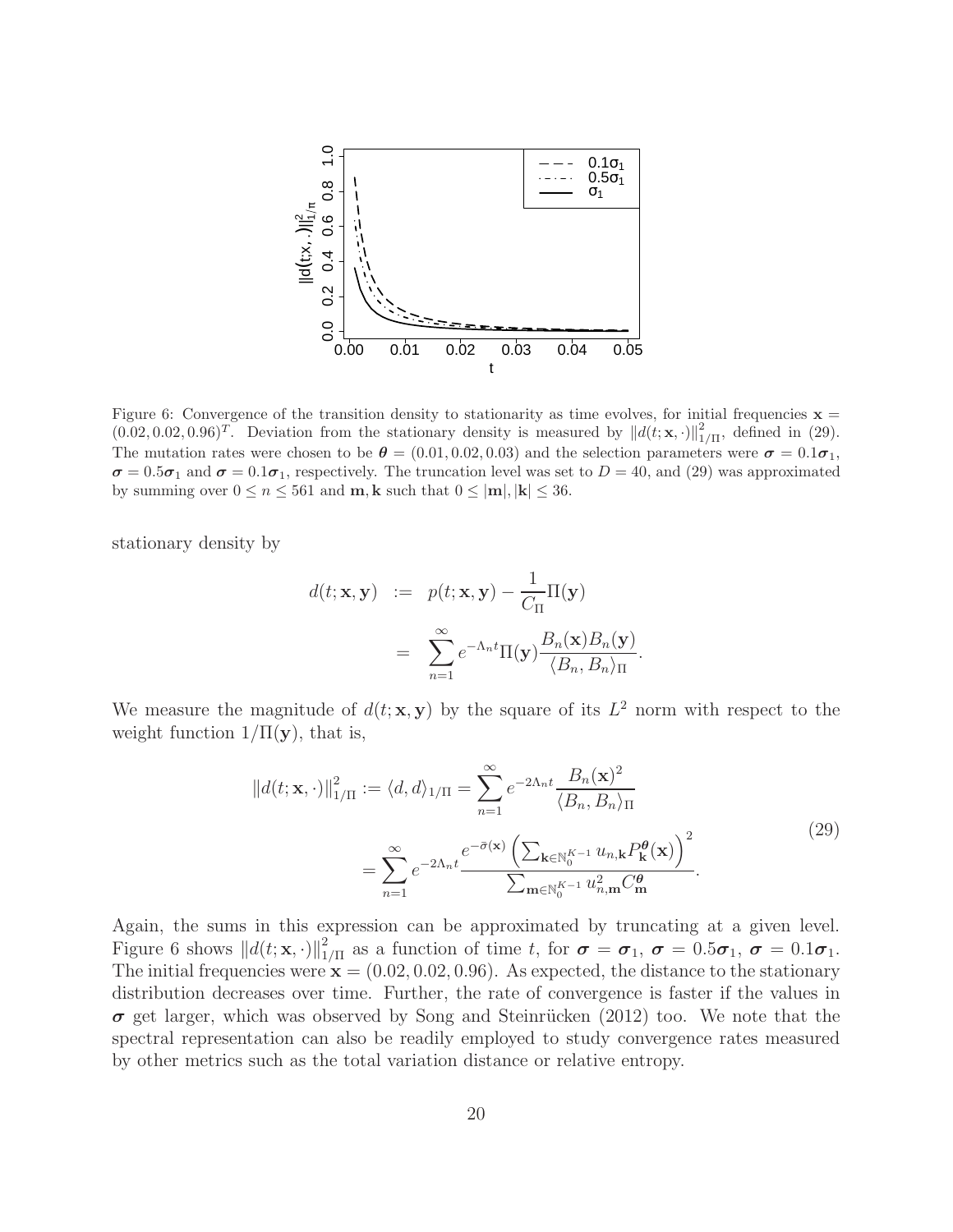#### 6. Discussion

In this paper, we have extended the method of Song and Steinrücken (2012) to obtain an explicit spectral representation of the transition density function for the multi-dimensional Wright-Fisher diffusion under a PIM model with general diploid selection and an arbitrary number of alleles. We have demonstrated the fidelity and fast convergence of the approximations. Further, as an example application of our work, we have computed the normalization constant of the stationary distribution and quantified the rate at which the transition density approaches this distribution.

Efficient approximations of the eigensystem and the transition density function lead to a number of important applications. Combining the stationary distribution discussed in Section 5.2 with the recurrence relation shown in Lemma 3, one can calculate algebraically the probability of observing a given genetic configuration of individuals sampled from the stationary distribution of the non-neutral diffusion. This kind of algebraic approach would complement previous works (Evans et al., 2007; Zivković and Stephan, 2011) on sample allele frequency spectra that involve solving ODEs satisfied by the moments of the diffusion. Further, the algebraic approach is potentially more efficient than computationally expensive Monte Carlo methods (Donnelly et al., 2001) and more generally applicable than methods relying on the selection coefficients being of a certain form (Genz and Joyce, 2003). Note that, by discretizing time and space, our representation of the transition density function can be used for approximate simulation of frequencies from stationarity as well as frequency trajectories, which can in turn be employed in the aforementioned Monte Carlo frameworks.

The sampling probability can be applied, for example, to estimate evolutionary parameters via maximum likelihood or Bayesian inference frameworks. Furthermore, the notion of sampling probability can be combined with the spectral representation of the transition density function in a hidden Markov model framework as in Bollback et al. (2008), to calculate the probability of observing a series of configurations sampled at different times. The method developed in this paper would allow for such an analysis in a model with multiple alleles subject to recurrent parent-independent mutation and general diploid selection.

An important, albeit very challenging, future direction is to extend our current approach to analyze the dynamics of multi-locus diffusions with recombination and selection. Such an extension would allow for the incorporation of additional data at closely linked loci, which has the potential to significantly improve the inference of evolutionary parameters, especially the strength and localization of selection. We have only considered Wright-Fisher diffusions in a single panmictic population of a constant size. As achieved in the alternative approaches of Gutenkunst et al. (2009) and Lukić et al. (2011), mentioned in Introduction, it would be desirable to generalize our approach to incorporate subdivided populations exchanging migrants, with possibly fluctuating population sizes. Another possible extension is to relax the PIM assumption and consider a more general mutation model.

We note that our present technique relies on the diffusion generator being symmetric. This symmetry does not hold in some of the scenarios mentioned above, making a direct application of the ideas developed here difficult. However, we believe that it is worthwhile investigating whether one could apply our approach to devise approximations to the transition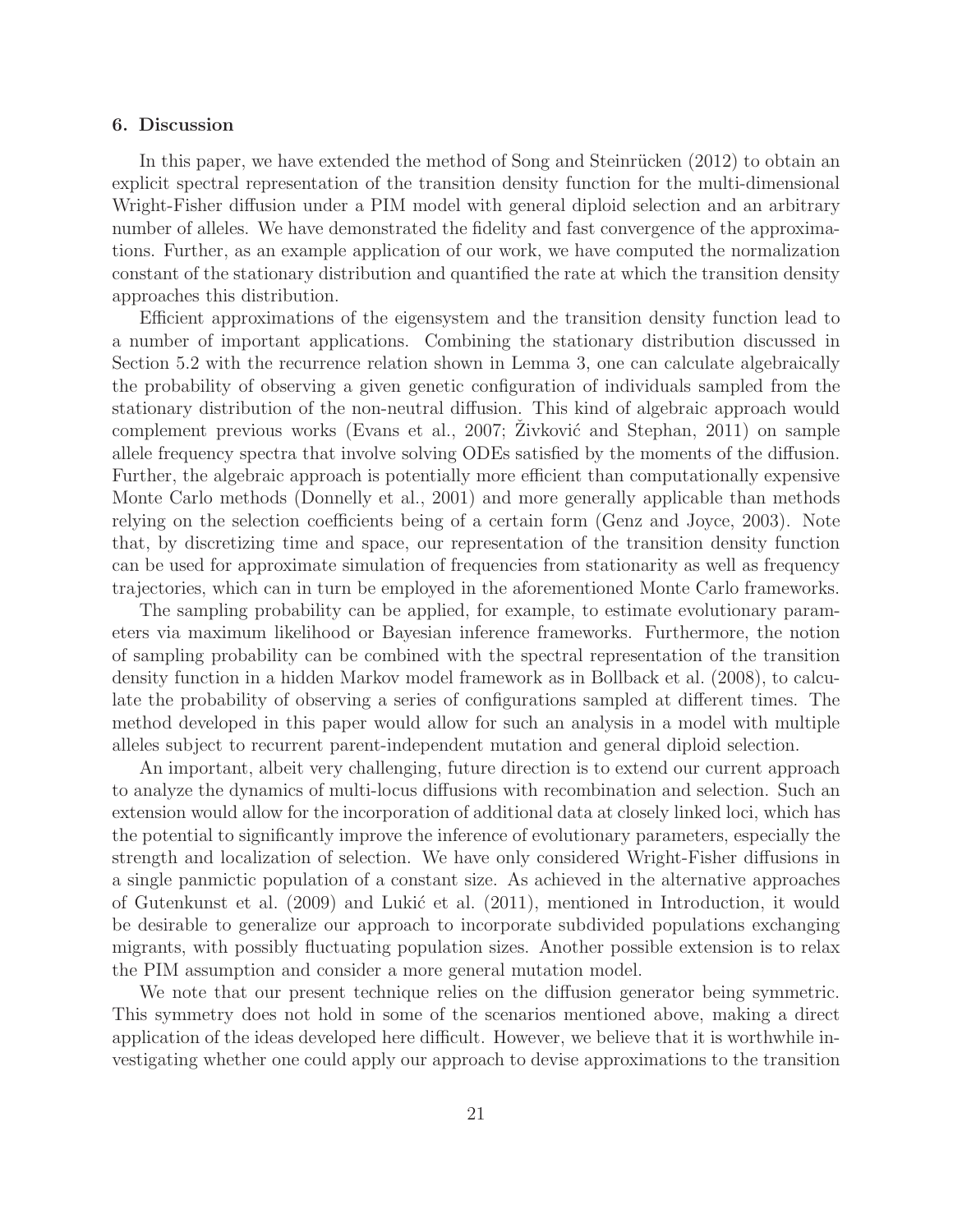density function that are sufficiently accurate for practical applications.

#### Acknowledgement

We thank Anand Bhaskar for many helpful discussions. This research is supported in part by a DFG Research Fellowship STE 2011/1-1 to M.S.; and by an NIH grant R01- GM094402, an Alfred P. Sloan Research Fellowship, and a Packard Fellowship for Science and Engineering to Y.S.S.

## Appendix A. Proofs of lemmas

*Proof of Lemma 2*. For two indices  $\mathbf{n}, \mathbf{m} \in \mathbb{N}_0^{K-1}$ , consider the integral

$$
\int_{\Delta_{K-1}} P_{\mathbf{n}}^{\theta}(\mathbf{x}) P_{\mathbf{m}}^{\theta}(\mathbf{x}) \Pi_{0}(\mathbf{x}) d\mathbf{x} = \int_{[0,1]^{K-1}} \tilde{P}_{\mathbf{n}}^{\theta}(\xi) \tilde{P}_{\mathbf{m}}^{\theta}(\xi) \Pi_{0}(\mathbf{x}(\xi)) |\det(D\mathbf{x})(\xi)| d\xi, \tag{A.1}
$$

where the right hand side can be obtained by the coordinate transformation introduced in Appendix B and the multivariate integration through substitution rule. Using

$$
\Pi_0(\mathbf{x}(\xi)) = \prod_{i=1}^{K-1} \xi_i^{\theta_i - 1} (1 - \xi_i)^{\Theta_i - (K - i)},
$$

the determinant of the Jacobian

$$
\left| \det(D\mathbf{x})(\boldsymbol{\xi}) \right| = \prod_{i=1}^{K-2} (1 - \xi_i)^{K - (i+1)},
$$

see Baxter et al. (2007)[Equation B.1], and the transformed Jacobi polynomials (B.1), it can be shown that

$$
\prod_{j=1}^{K-1} \int_0^1 R_{n_j}^{(\theta_j, \Theta_j + 2N_j)}(\xi_j) R_{m_j}^{(\theta_j, \Theta_j + 2M_j)}(\xi_j) \xi_j^{\theta_j - 1} (1 - \xi_j)^{\Theta_j + N_j + M_j - 1} d\xi_j = C_n^{\theta} \delta_{\mathbf{n}, \mathbf{m}}
$$

holds, with

$$
C_{\mathbf{n}}^{\theta} = \prod_{j=1}^{K-1} c_{n_j}^{(\theta_j, \Theta_j + 2N_j)}.
$$

In the case  $n = m$  this can be seen immediately. If  $n \neq m$  without loss of generality let  $1 \leq l \leq K-1$  be the largest l such that  $n_l < m_l$  and  $n_k = m_k$  for all  $k = l+1, \ldots, K-1$ . Then  $N_l = M_l$  (recall  $N_{K-1} = M_{K-1} = 0$ ) and  $R_{m_l}^{(\theta_l, \Theta_l + 2M_l)}(\xi_l)$  is orthogonal to all polynomials of lesser degree with respect to the weight function  $\xi_l^{\theta_l-1}$  $\frac{\theta_l-1}{l}(1-\xi_l)^{\Theta_l+2M_l-1}$ , and thus the *l*-th factor and the whole product is zero.  $\Box$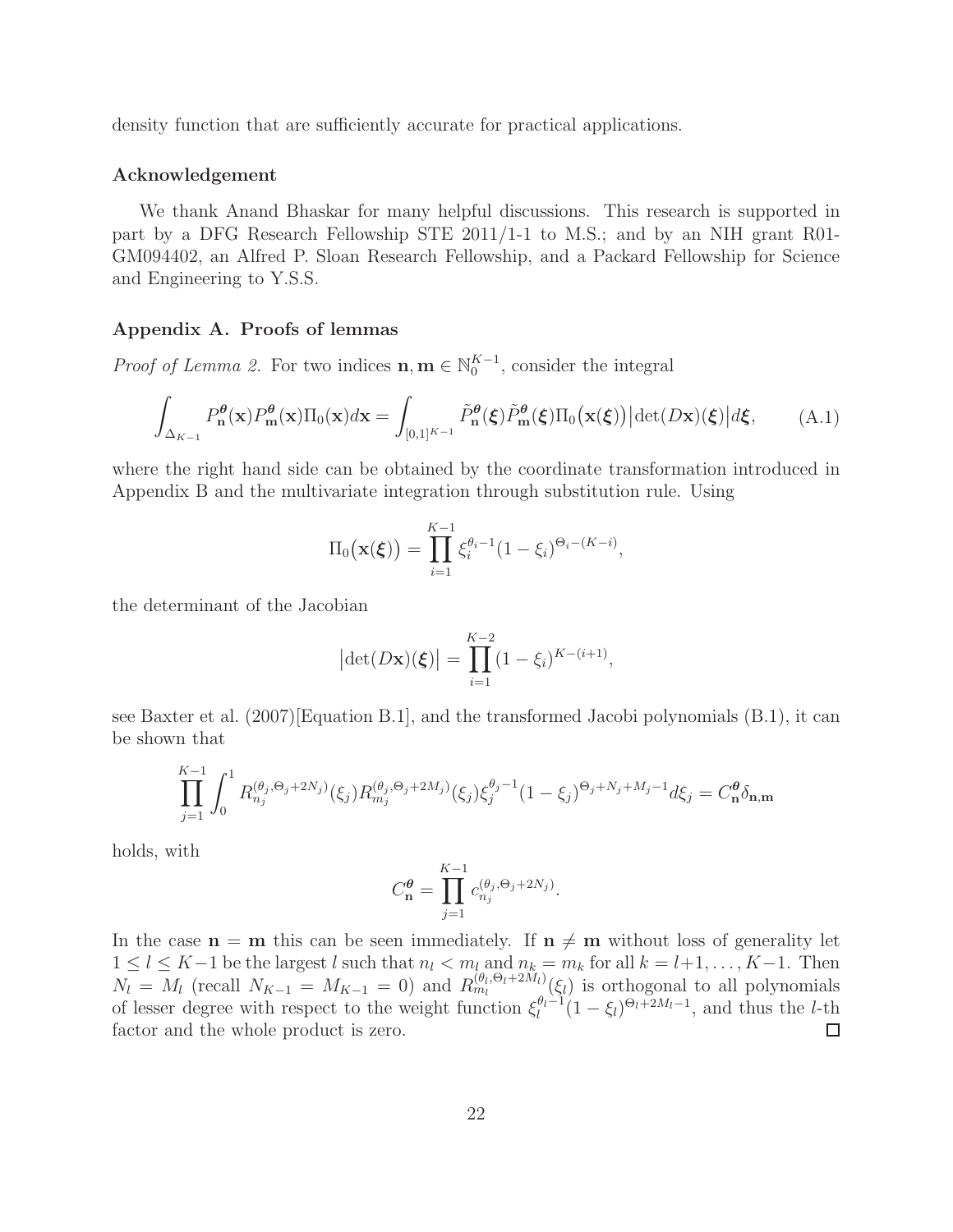Proof of Lemma 3. We found it most convenient to derive a recurrence relation for

$$
x_i P_n^{\theta}(\mathbf{x})\tag{A.2}
$$

by projecting expression (A.2) onto the orthogonal basis  $\{P_m^{\theta}(\mathbf{x})\}$ , and investigate the respective coefficients. First, note that the coordinate transformation introduced in Appendix B yields  $x_i = \xi_i \prod_{j, so$ 

$$
x_i P_n^{\theta}(\mathbf{x}) = \xi_i \prod_{j < i} (1 - \xi_j) \tilde{P}_n^{\theta}(\xi). \tag{A.3}
$$

Further, integrate expression (A.3) against the base function  $\tilde{P}_{\text{m}}^{\theta}(\xi)$  times the weight function  $\Pi_0$  to get the respective coefficient in the basis representation. Using the integration by substitution rule again, as in equation  $(A.1)$ , this yields

$$
\frac{1}{C_{\mathbf{m}}^{\theta}} \int_{[0,1]^{K-1}} \xi_i \prod_{j\n
$$
= \prod_{j=i+1}^{K-1} \frac{1}{c_{m_j}^{(\theta_j,\Theta_j+2M_j)}} \int_0^1 R_{n_j}^{(\theta_j,\Theta_j+2N_j)}(\xi_j) R_{m_j}^{(\theta_j,\Theta_j+2M_j)}(\xi_j) \xi_j^{\theta_j-1} (1-\xi_j)^{\Theta_j+N_j+M_j-1} d\xi_j
$$
\n
$$
\times \frac{1}{c_{m_i}^{(\theta_i,\Theta_i+2M_i)}} \int_0^1 R_{n_i}^{(\theta_i,\Theta_i+2N_i)}(\xi_i) R_{m_i}^{(\theta_i,\Theta_i+2M_i)}(\xi_i) \xi_i^{\theta_i} (1-\xi_i)^{\Theta_i+N_i+M_i-1} d\xi_i
$$
\n
$$
\times \prod_{j=1}^{i-1} \frac{1}{c_{m_j}^{(\theta_j,\Theta_j+2M_j)}} \int_0^1 R_{n_j}^{(\theta_j,\Theta_j+2N_j)}(\xi_j) R_{m_j}^{(\theta_j,\Theta_j+2M_j)}(\xi_j) \xi_j^{\theta_j-1} (1-\xi_j)^{\Theta_j+N_j+M_j} d\xi_j.
$$
$$

The first term on the right hand side yields zero, unless  $m_j = n_j$  for all  $j > i$ , thus  $M_i = N_i$ . In this case the term is equal to 1. Since  $m_j = n_j$  for  $j > i$ , note that the second term on the right hand side is of the form

$$
\frac{1}{c_{m_i}^{(\alpha,\beta)}} \int_0^1 R_{n_i}^{(\alpha,\beta)}(\xi) R_{m_i}^{(\alpha,\beta)}(\xi) \xi w_{\alpha,\beta}(\xi) d\xi
$$
  
=  $G_{n_i,m_i}^{(\alpha,\beta)} \delta_{n_i+1,m_i} + G_{n_i,m_i}^{(\alpha,\beta)} \delta_{n_i,m_i} + G_{n_i,m_i}^{(\alpha,\beta)} \delta_{n_i-1,m_i},$ 

with  $w_{\alpha,\beta}(\xi) = \xi^{\alpha-1}(1-\xi)^{\beta-1}, \ \alpha = \theta_i$ , and  $\beta = \Theta_i + 2N_i$ . Here we applied the recurrence relation (10) to  $\xi R_{n_i}^{(\alpha,\beta)}(\xi)$  and used the orthogonality of the Jacobi polynomials. The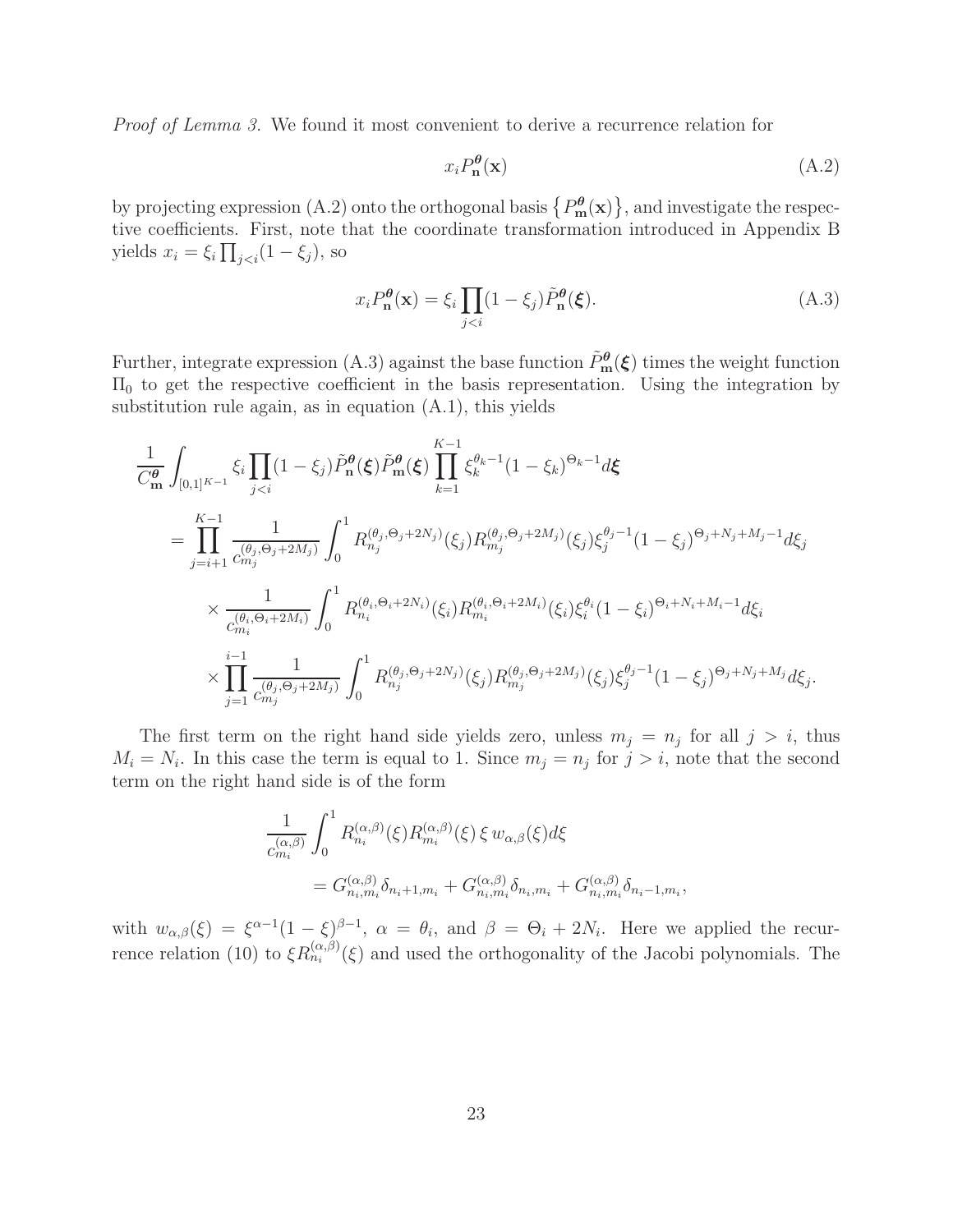constants  $G_{n,m}^{(a,b)}$  are given by

$$
G_{n,m}^{(a,b)} = \begin{cases} \frac{(n+a-1)(n+b-1)}{(2n+a+b-1)(2n+a+b-2)}, & \text{if } n-m = 1 \text{ and } n > 0, \\ \frac{1}{2} - \frac{b^2 - a^2 - 2(b-a)}{2(2n+a+b)(2n+a+b-2)}, & \text{if } n-m = 0 \text{ and } n \ge 0, \\ \frac{(n+1)(n+a+b-1)}{(2n+a+b)(2n+a+b-1)}, & \text{if } n-m = -1 \text{ and } n \ge 0. \end{cases}
$$

This expression is non-zero for  $-1 \leq n_i-m_i \leq 1$ . Furthermore, the form of the integral for  $j = i-1$  depends on this difference, or rather the difference between  $N_j$  and  $M_j$ . Depending on the difference  $N_j - M_j$  we have to consider the integrals

$$
-1 \; : \; \frac{1}{c_{m_j}^{(\alpha,\beta+2)}} \int_0^1 R_{n_j}^{(\alpha,\beta)}(\xi) R_{m_j}^{(\alpha,\beta+2)}(\xi) w_{\alpha,\beta+2}(\xi) d\xi, \tag{A.4}
$$

$$
0 : \frac{1}{c_{m_j}^{(\alpha,\beta)}} \int_0^1 R_{n_j}^{(\alpha,\beta)}(\xi) R_{m_j}^{(\alpha,\beta)}(\xi) (1-\xi) w_{\alpha,\beta}(\xi) d\xi,
$$
 (A.5)

$$
+1\;:\;\frac{1}{c_{m_j}^{(\alpha,\beta-2)}}\int_0^1 R_{n_j}^{(\alpha,\beta)}(\xi)R_{m_j}^{(\alpha,\beta-2)}(\xi)w_{\alpha,\beta}(\xi),d\xi,\tag{A.6}
$$

with  $\alpha = \theta_j$  and  $\beta = \Theta_j + 2N_j$ . In expression (A.6) we have to assume  $\beta > 2$ , which is equivalent to  $N_j \geq 1$ . This holds true, because if  $N_j = 0$ , this case would not have to be considered.

Applying relation (12) twice to the polynomial  $R_{n_j}^{(\alpha,\beta)}(\xi)$  in equation (A.4) and using orthogonality yields

$$
H_{n_j,m_j}^{(\alpha,\beta)}\delta_{n_j,m_j} + H_{n_j,m_j}^{(\alpha,\beta)}\delta_{n_j-1,m_j} + H_{n_j,m_j}^{(\alpha,\beta)}\delta_{n_j-2,m_j},
$$

for some constants  $H_{n,m}^{(\alpha,\beta)}$ . Here  $H_{0,-1}^{(\alpha,\beta)}=H_{0,-2}^{(\alpha,\beta)}=H_{1,-1}^{(\alpha,\beta)}=0$ . Thus, in the case  $M_j=N_j+1$ , the expression for j is non-zero for  $m_j = n_j$ ,  $n_j - 1$ , and  $n_j - 2$ . Furthermore, relation (10) can be applied to the term  $R_{n_j}^{(\alpha,\beta)}(\xi)(1-\xi)$ , together with orthogonality to get

$$
I_{n_j,m_j}^{(\alpha,\beta)}\delta_{n_j+1,m_j}+I_{n_j,m_j}^{(\alpha,\beta)}\delta_{n_j,m_j}+I_{n_j,m_j}^{(\alpha,\beta)}\delta_{n_j-1,m_j},
$$

for given constants  $I_{n,m}^{(\alpha,\beta)}$ , with  $I_{-1,0}^{(\alpha,\beta)}=I_{0,-1}^{(\alpha,\beta)}=0$ . In the case  $M_j=N_j$ , the expression is non-zero for  $m_j = n_j - 1, n_j$ , and  $n_j + 1$ . Finally, applying relation (12) to the term  $R_{m_j}^{(\alpha,\beta-2)}(\xi)$  in expression (A.6) combined with orthogonality yields

$$
J_{n_j,m_j}^{(\alpha,\beta)}\delta_{n_j,m_j}+J_{n_j,m_j}^{(\alpha,\beta)}\delta_{n_j+1,m_j}+J_{n_j,m_j}^{(\alpha,\beta)}\delta_{n_j+2,m_j},
$$

for given constants  $J_{n,m}^{(\alpha,\beta)}$ . Again  $J_{-1,0}^{(\alpha,\beta)} = J_{-2,0}^{(\alpha,\beta)} = J_{-1,1}^{(\alpha,\beta)} = 0$ . Thus this expression is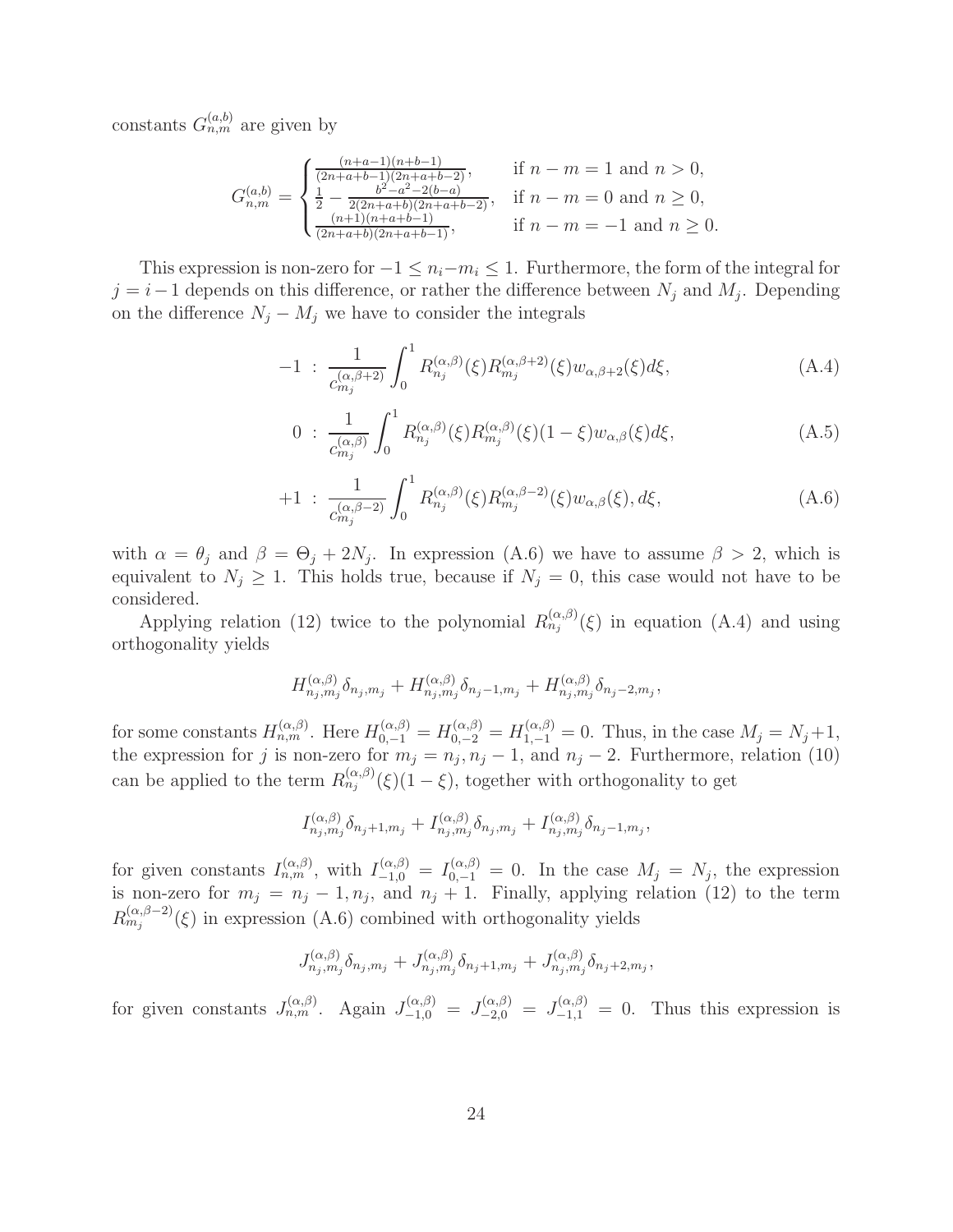non-zero for  $m_j = n_j, n_j + 1$ , and  $n_j + 2$ . The constants  $H_{n,m}^{(a,b)}, I_{n,m}^{(a,b)}, J_{n,m}^{(a,b)}$  are given by

$$
H_{n,m}^{(a,b)} = \begin{cases} \frac{(n+a+b-1)(n+a+b)}{(2n+a+b-1)(2n+a+b)}, & \text{if } m-n = 0 \text{ and } n \ge 0, \\ -\frac{2a}{a+b+2}, & \text{if } m-n = -1 \text{ and } n = 1 \\ -\frac{2(n+a-1)(n+a+b-1)}{(2n+a+b-2)(2n+a+b)}, & \text{if } m-n = -1 \text{ and } n > 1, \\ \frac{(n+a-2)(n+a-1)}{(2n+a+b-2)(2n+a+b-1)}, & \text{if } m-n = -2 \text{ and } n > 1, \\ -\frac{(-1)}{(2n+a+b-1)(2n+a+b)}, & \text{if } m-n = 1 \text{ and } n = 0, \\ -\frac{(-1)}{(2n+a+b-1)(2n+a+b)}, & \text{if } m-n = 1 \text{ and } n > 0, \\ \frac{b}{a+b}, & \text{if } m-n = 0 \text{ and } n = 1, \\ \frac{b^2+a(b+2)}{(2n+a+b-2)(2n+a+b)}, & \text{if } m-n = 0 \text{ and } n > 1, \\ -\frac{ab}{(2n+a+b-2)(2n+a+b)}, & \text{if } m-n = -1 \text{ and } n > 1, \\ -\frac{ab}{(2n+a+b-2)(2n+a+b-1)}, & \text{if } m-n = -1 \text{ and } n > 1, \\ -\frac{ab}{(2n+a+b-2)(2n+a+b-1)}, & \text{if } m-n = -1 \text{ and } n > 1, \\ \frac{(n+a-1)(n+b-1)}{(2n+a+b-2)(2n+a+b-1)}, & \text{if } m-n = 0 \text{ and } n > 0, \\ \frac{(n+b-2)(n+b-1)}{(2n+a+b-2)(2n+a+b-1)}, & \text{if } m-n = 0 \text{ and } n > 0, \\ -\frac{2(n+1)(n+b-1)}{(2n+a+b-2)(2n+a+b)}, & \text{if } m-n = 1 \text{ and } n \ge 0, \\ \frac{(n+1)(n+2)}{(2n+a+b-1)(2n+a+b)}, & \text{if } m-n = 2 \text{ and } n \ge 0. \end{cases}
$$

Now considering all three possible values for  $N_j - M_j$ , and all possible implications for the difference  $n_j - m_j$ , it can be shown that  $1 \le N_{j-1} - M_{j-1} \le 1$  has to hold as well. Using induction shows that  $1 \leq N_j - M_j \leq 1$  holds for all  $j < i$ . Thus for all  $j < i$  the same integrals (A.4), (A.5), and (A.6), with adjusted parameters  $\alpha = \theta_j$  and  $\beta = \Theta_j + 2N_j$ , have to be considered.

Combining these results shows that for fixed  $i$  and  $n$  the polynomials with a non-zero contribution to the recurrence relation for  $x_i P_n^{\theta}(\mathbf{x})$  are exactly those with indices from the set

$$
\mathcal{M}_i(\mathbf{n}) := \left\{ \mathbf{m} \in \mathbb{N}_0^{K-1} \middle| m_j \ge 0 \,\forall j, M_j = N_j \,\forall j > i, |M_j - N_j| \le 1 \,\forall j \le i \right\},\
$$

defined in (16). Thus,

$$
x_i P_n^{\theta}(\mathbf{x}) = \sum_{\mathbf{m} \in \mathcal{M}_i(\mathbf{n})} r_{\mathbf{n},\mathbf{m}}^{(\theta,i)} P_{\mathbf{m}}^{\theta}(\mathbf{x}),
$$

where the coefficients  $r_{\mathbf{n},\mathbf{m}}^{(\theta,i)}$  are given by

$$
r_{\mathbf{n},\mathbf{m}}^{(\theta,i)} = G_{n_i,m_i}^{(\theta_i,\Theta_i+2N_i)} \prod_{j
$$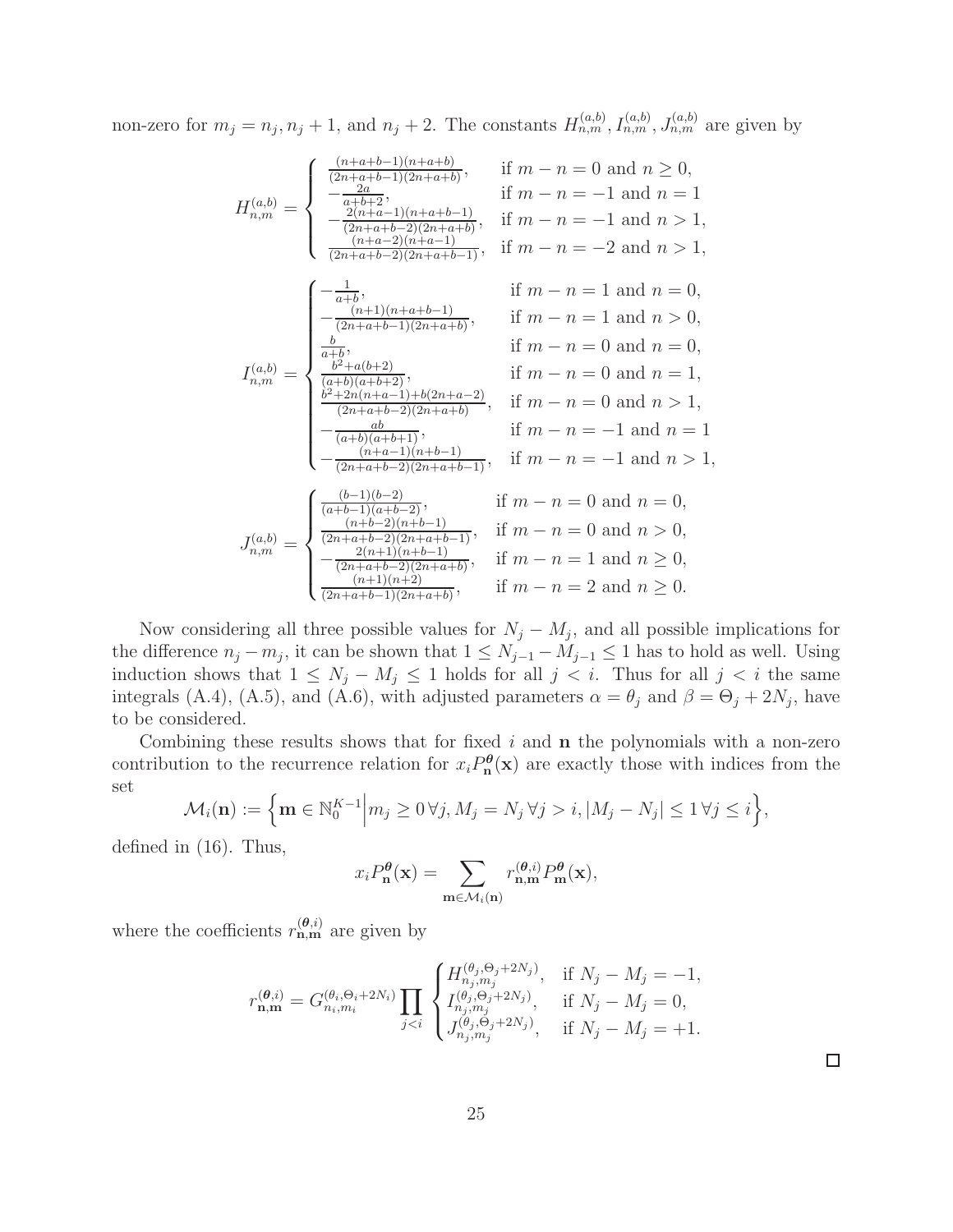Proof of Lemma 5. Using the coordinate transformation introduced in Appendix B, and applying  $\mathscr{L}_0$ , given in equation (B.2), to  $\tilde{P}_n^{\theta}(\xi)$  from equation (B.1) yields

$$
\mathcal{L}_{0}\tilde{P}_{n}^{\theta}(\xi) = \frac{1}{2} \sum_{i=1}^{K-1} \frac{1}{\prod_{k < i} (1 - \xi_{k})} \prod_{j=1, j \neq i}^{K-1} R_{n_{j}}^{(\theta_{j}, \Theta_{j} + 2N_{j})}(\xi_{j}) (1 - \xi_{j})^{N_{j}} \times \left( \xi_{i} (1 - \xi_{i}) \frac{\partial^{2}}{\partial \xi_{i}^{2}} \left\{ R_{n_{i}}^{(\theta_{i}, \Theta_{i} + 2N_{i})}(\xi_{i}) (1 - \xi_{i})^{N_{i}} \right\} + (\theta_{i} - \Theta_{i-1} \xi_{i}) \frac{\partial}{\partial \xi_{i}} \left\{ R_{n_{i}}^{(\theta_{i}, \Theta_{i} + 2N_{i})}(\xi_{i}) (1 - \xi_{i})^{N_{i}} \right\} \right). \tag{A.7}
$$

Employing equation (8), one can show that the terms in the brackets on the right hand side of equation (A.7) reduce to

$$
(1 - \xi_i)^{N_i} R_{n_i}^{(\theta_i, \Theta_i + 2N_i)}(\xi_i) (-N_{i-1}(N_{i-1} - 1 + \Theta_{i-1}) + \frac{1}{1 - \xi_i} N_i(N_i - 1 + \Theta_i)),
$$

and substitution yields

$$
\mathcal{L}_0 \tilde{P}_n^{\theta}(\xi) = \frac{1}{2} \tilde{P}_n^{\theta}(\xi) \left( - \sum_{i=1}^{K-1} \frac{1}{\prod_{k < i} (1 - \xi_k)} N_{i-1} (N_{i-1} - 1 + \Theta_{i-1}) + \sum_{i=2}^{K} \frac{1}{\prod_{k < i} (1 - \xi_k)} N_{i-1} (N_{i-1} - 1 + \Theta_{i-1}) \right)
$$
\n
$$
= -\lambda_{|\mathbf{n}|}^{\theta} \tilde{P}_n^{\theta}(\xi)
$$

with  $\lambda_{|\mathbf{n}|}^{\theta} = \frac{1}{2}$  $\frac{1}{2}$ |**n**|(|**n**| − 1 + | $\theta$ |), since  $\Theta_0 = |\theta|$ ,  $N_0 = |\mathbf{n}|$ , and  $N_{K-1} = 0$ .

#### $\Box$

#### Appendix B. Change of coordinates

Working with the multivariate Jacobi polynomials and the neutral diffusion, it is convenient, for some derivations, to transform the equations to a different coordinate system. This transformation maps the simplex  $\Delta_{K-1}$  to the  $K-1$ -dimensional unit cube  $[0,1]^{K-1}$ . It is implicitly used in Griffiths and Spanò (2011, Section 3), but more explicitly introduced and used as a transformation in Baxter et al. (2007). The vector  $\boldsymbol{\xi}(\mathbf{x}) = (\xi_1(\mathbf{x}), \dots, \xi_{K-1}(\mathbf{x}))$ is obtained from the vector of population frequencies x via the transformation

$$
\xi_i = \frac{x_i}{1 - \sum_{j < i} x_j}
$$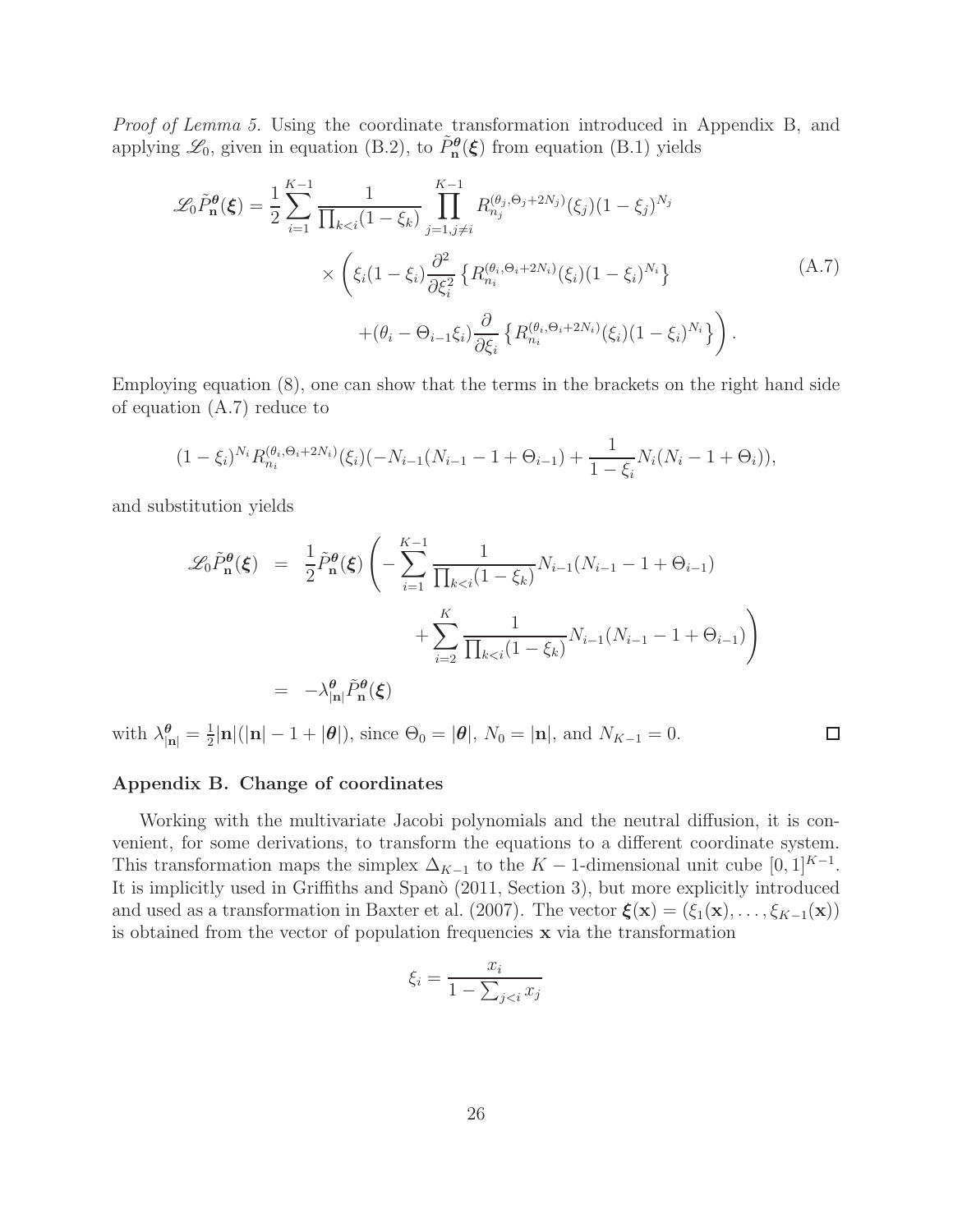for  $1 \leq i \leq K - 1$ . The inverse of this transformation is given by

$$
x_i = \xi_i \prod_{j
$$

for  $1 \leq i \leq K - 1$ . The inverse relation can be derived by noting that  $1 - \sum_{j < i} x_j =$  $\prod_{j holds.$ 

Definition 1 yields immediately that the multivariate Jacobi polynomials  $P_{\mathbf{n}}^{\theta}(\mathbf{x})$  take the form

$$
\tilde{P}_{\mathbf{n}}^{\theta}(\boldsymbol{\xi}) = P_{\mathbf{n}}^{\theta}(\mathbf{x}(\boldsymbol{\xi})) = \prod_{j=1}^{K-1} R_{n_j}^{(\theta_j, \Theta_j + 2N_j)}(\xi_j)(1 - \xi_j)^{N_j}
$$
(B.1)

in the transformed coordinates. The neutral diffusion generator  $\mathscr{L}_0$  in the transformed coordinate system is given by the following lemma.

Lemma 7. Using variables in the new coordinate system, the backward generator of the diffusion under neutrality  $\mathcal{L}_0$  can be written as

$$
\mathcal{L}_0 \tilde{f}(\boldsymbol{\xi}) = \frac{1}{2} \sum_{i=1}^{K-1} \tilde{b}_{i,i}(\boldsymbol{\xi}) \frac{\partial^2}{\partial \xi_i^2} \tilde{f}(\boldsymbol{\xi}) + \sum_{i=1}^{K-1} \tilde{a}_i(\boldsymbol{\xi}) \frac{\partial}{\partial \xi_i} \tilde{f}(\boldsymbol{\xi}),
$$
(B.2)

with

$$
\tilde{b}_{i,j}(\boldsymbol{\xi}) = \delta_{i,j} \left( \frac{\xi_i (1 - \xi_i)}{\prod_{k < i} (1 - \xi_k)} \right)
$$

and

$$
\tilde{a}_i(\boldsymbol{\xi}) = \frac{1}{2} \frac{\theta_i - \Theta_{i-1} \xi_i}{\prod_{k < i} (1 - \xi_k)}.
$$

The proof of this lemma is paraphrased in Appendix B of Baxter et al. (2007). The transformation diagonalizes the operator by removing all the mixed second order partial derivatives.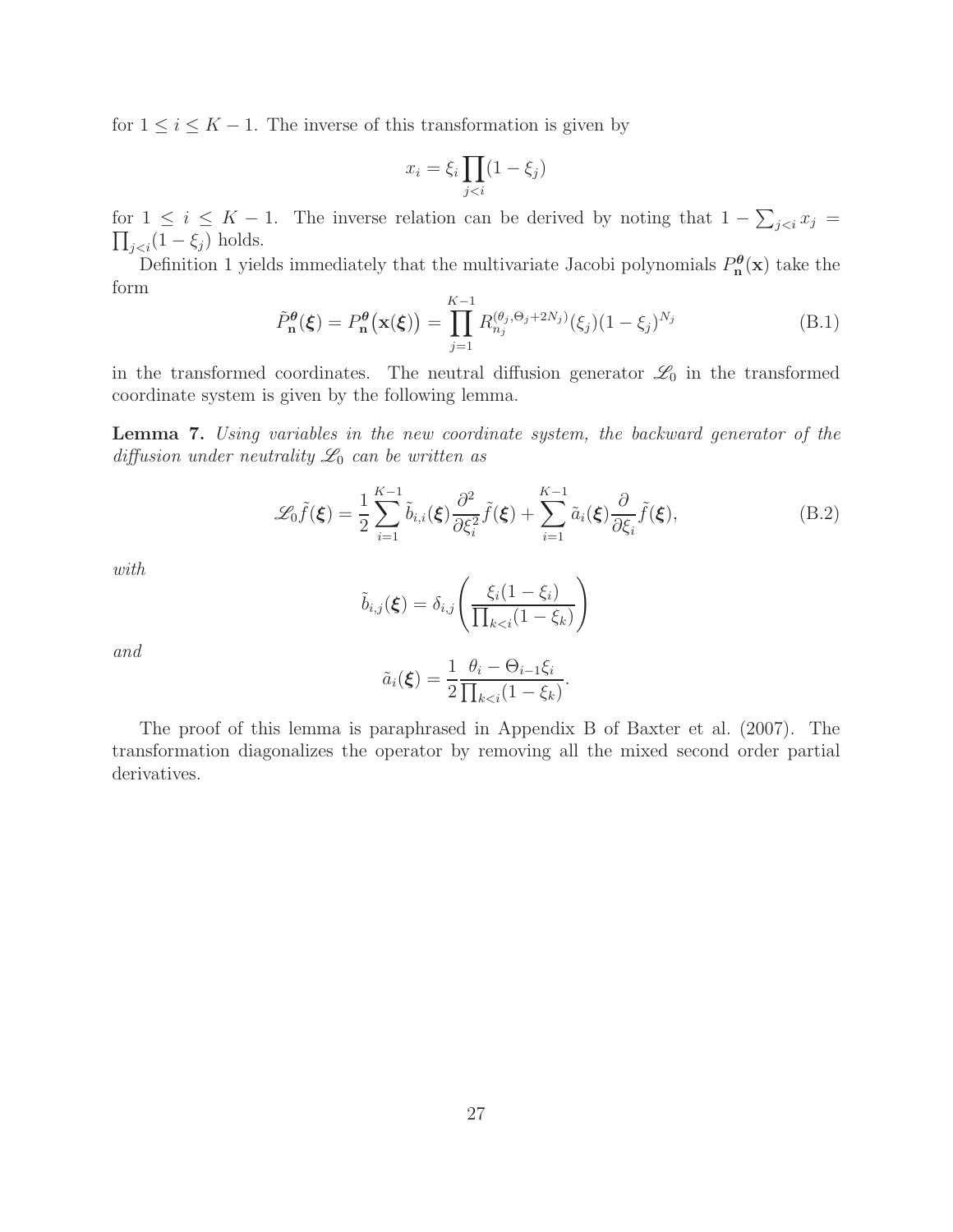Appendix C. Coefficients of the polynomial  $Q(\mathbf{x}; \sigma, \theta)$ 

$$
q = \frac{1}{2} \left( \sum_{j=1}^{K} \theta_{j} \sigma_{K,j} - |\theta| \sigma_{K,K} \right) \text{ when } \mathbf{i} = \varnothing,
$$
  
\n
$$
q(i_{1}) = \frac{1}{2} \left( \sum_{j=1}^{K} \theta_{j} (\sigma_{i_{1},j} - \sigma_{t,K}) + \sigma_{i_{1},K}^{2} + \sigma_{K,K}^{2} - 2\sigma_{K,K}\sigma_{i_{1},K} \right.
$$
  
\n
$$
-2(1 + |\theta|) \sigma_{i_{1},K} + (1 + 2|\theta|) \sigma_{K,K} + \sigma_{i_{1},i_{1}}),
$$
  
\n
$$
q(i_{1},i_{2}) = \frac{1}{2} (2\sigma_{i_{1},K}\sigma_{i_{1},i_{2}} - 3\sigma_{i_{1},K}\sigma_{i_{2},K} + 8\sigma_{i_{2},K}\sigma_{K,K} - 2\sigma_{K,K}\sigma_{i_{1},i_{2}} - 2\sigma_{i_{1},K}^{2} - 3\sigma_{K,K}^{2} - (1 + |\theta|)(\sigma_{i_{1},i_{2}} + \sigma_{K,K} - 2\sigma_{i_{2},K})),
$$
  
\n
$$
q(i_{1},i_{2},i_{3}) = \frac{1}{2} ((\sigma_{i_{1},i_{3}} - \sigma_{i_{1},K})(\sigma_{i_{1},i_{2}} - \sigma_{i_{1},K}) - (\sigma_{i_{3},K} - \sigma_{K,K})(\sigma_{i_{2},K} - \sigma_{K,K}) - 4(\sigma_{i_{2},i_{3}} + \sigma_{K,K} - 2\sigma_{i_{3},K})(\sigma_{i_{1},K} - \sigma_{K,K})),
$$
  
\n
$$
q(i_{1},i_{2},i_{3},i_{4}) = -\frac{1}{2} ((\sigma_{i_{1},i_{2}} + \sigma_{K,K} - 2\sigma_{i_{2},K})(\sigma_{i_{3},i_{4}} + \sigma_{K,K} - 2\sigma_{i_{4},K})).
$$

Appendix D. Derivation of equation (25)

Applying  $\mathscr L$  to  $S_n^{\theta}$  $_n^{\boldsymbol{\theta}}(\mathbf{x}),$ 

$$
\mathscr{L}S_{\mathbf{n}}^{\theta}(\mathbf{x}) = (\mathscr{L}_{0} + \mathscr{L}_{\sigma})(P_{\mathbf{n}}^{\theta}(\mathbf{x})e^{-\bar{\sigma}(\mathbf{x})/2})
$$
  
\n
$$
= e^{-\frac{\bar{\sigma}(\mathbf{x})}{2}}\mathscr{L}_{0}P_{\mathbf{n}}^{\theta}(\mathbf{x}) + P_{\mathbf{n}}^{\theta}(\mathbf{x})\mathscr{L}_{0}e^{-\frac{\bar{\sigma}(\mathbf{x})}{2}} + \sum_{i,j=1}^{K-1} x_{i}(\delta_{i,j} - x_{j})\frac{\partial}{\partial x_{i}}\left\{e^{-\frac{\bar{\sigma}(\mathbf{x})}{2}}\right\}\frac{\partial}{\partial x_{j}}\left\{P_{\mathbf{n}}^{\theta}(\mathbf{x})\right\}
$$
  
\n
$$
+ P_{\mathbf{n}}^{\theta}(\mathbf{x})\mathscr{L}_{\sigma}e^{-\frac{\bar{\sigma}(\mathbf{x})}{2}} + e^{-\frac{\bar{\sigma}(\mathbf{x})}{2}}\mathscr{L}_{\sigma}P_{\mathbf{n}}^{\theta}(\mathbf{x})
$$
  
\n
$$
= -\lambda_{\mathbf{n}}^{\theta}e^{-\frac{\bar{\sigma}(\mathbf{x})}{2}}P_{\mathbf{n}}^{\theta}(\mathbf{x}) + P_{\mathbf{n}}^{\theta}(\mathbf{x})\mathscr{L}e^{-\frac{\bar{\sigma}(\mathbf{x})}{2}}
$$
  
\n
$$
+ \sum_{i,j=1}^{K-1} x_{i}(\delta_{i,j} - x_{j})\frac{\partial}{\partial x_{i}}\left\{e^{-\frac{\bar{\sigma}(\mathbf{x})}{2}}\right\}\frac{\partial}{\partial x_{j}}\left\{P_{\mathbf{n}}^{\theta}(\mathbf{x})\right\} + e^{-\frac{\bar{\sigma}(\mathbf{x})}{2}}\mathscr{L}_{\sigma}P_{\mathbf{n}}^{\theta}(\mathbf{x}).
$$

It can be shown that the last two terms in the above expression sum up to 0. Note that for  $1 \leq i, j \leq K - 1$ ,

$$
\frac{\partial}{\partial x_i}\bar{\sigma}(\mathbf{x}) = 2\sum_{k=1}^K \sigma_{k,i} x_k - 2\sum_{l=1}^K \sigma_{l,K} x_l,
$$
\n(D.1)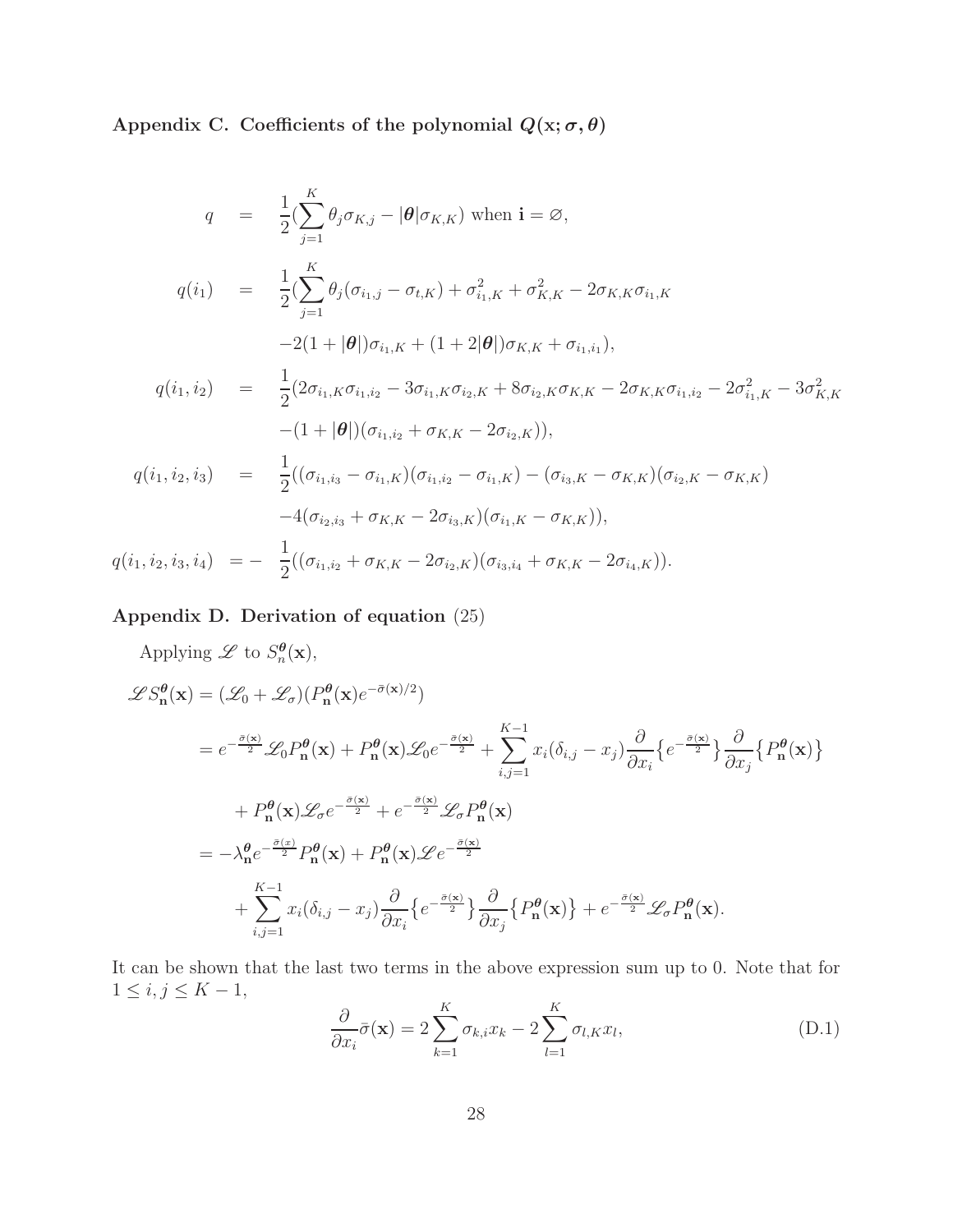$$
\frac{\partial^2}{\partial x_j \partial x_i} \bar{\sigma}(\mathbf{x}) = 2(\sigma_{i,j} - \sigma_{j,K} - \sigma_{i,K} + \sigma_{K,K}).
$$
\n(D.2)

It follows that

$$
\sum_{i,j=1}^{K-1} x_i (\delta_{i,j} - x_j) \frac{\partial}{\partial x_i} \{e^{-\frac{\beta(\mathbf{x})}{2}}\} \frac{\partial}{\partial x_j} \{P_n^{\theta}(\mathbf{x})\} + e^{-\frac{\beta(\mathbf{x})}{2}} \mathcal{L}_{\sigma} P_n^{\theta}(\mathbf{x})
$$
\n
$$
= e^{-\frac{\beta(\mathbf{x})}{2}} \Bigg[ \sum_{i=1}^{K-1} x_i \frac{\partial}{\partial x_i} \Bigg\{ -\frac{\bar{\sigma}(\mathbf{x})}{2} \Bigg\} \frac{\partial}{\partial x_i} \{P_n^{\theta}(\mathbf{x})\} - \sum_{i,j=1}^{K-1} x_i x_j \frac{\partial}{\partial x_i} \Bigg\{ -\frac{\bar{\sigma}(\mathbf{x})}{2} \Bigg\} \frac{\partial}{\partial x_j} \{P_n^{\theta}(\mathbf{x})\}
$$
\n
$$
+ \sum_{i=1}^{K-1} x_i \frac{\partial}{\partial x_i} \{P_n^{\theta}(\mathbf{x})\} \sum_{j=1}^{K} \sigma_{i,j} x_j - \bar{\sigma}(\mathbf{x}) \sum_{i=1}^{K-1} x_i \frac{\partial}{\partial x_i} \{P_n^{\theta}(\mathbf{x})\} \Bigg]
$$
\n
$$
= e^{-\frac{\bar{\sigma}(\mathbf{x})}{2}} \Bigg[ -\sum_{i=1}^{K-1} x_i \Big( \sum_{k=1}^{K} \sigma_{k,i} x_k - \sum_{l=1}^{K} \sigma_{l,K} x_l \Big) \frac{\partial}{\partial x_i} \{P_n^{\theta}(\mathbf{x})\}
$$
\n
$$
+ \sum_{i,j=1}^{K-1} x_i x_j \Big( \sum_{k=1}^{K} \sigma_{k,i} x_k - \sum_{l=1}^{K} \sigma_{l,K} x_l \Bigg) \frac{\partial}{\partial x_j} \{P_n^{\theta}(\mathbf{x})\}
$$
\n
$$
+ \sum_{i=1}^{K-1} x_i \frac{\partial}{\partial x_i} \{P_n^{\theta}(\mathbf{x})\} \sum_{j=1}^{K} \sigma_{i,j} x_j - \bar{\sigma}(\mathbf{x}) \sum_{i=1}^{K-1} x_i \frac{\partial}{\partial x_i} \{P_n^{\theta}(\mathbf{x})\} \Bigg]
$$
\n
$$
= e^{-
$$

where we used equation (D.1) for the second equality and  $\sum_{i=1}^{K} x_i = 1$  for the last equality.

Further, using equation (D.1) and (D.2) one can show that

$$
\mathscr{L}e^{-\frac{\bar{\sigma}(\mathbf{x})}{2}} = \frac{1}{2}e^{-\frac{\bar{\sigma}(\mathbf{x})}{2}} \left(-\sum_{i=1}^{K} x_i \sigma_i^2(\mathbf{x}) - \sum_{i=1}^{K} x_i \sigma_{ii} + (1+|\boldsymbol{\theta}|)\bar{\sigma}(\mathbf{x}) + \bar{\sigma}(\mathbf{x})^2 - \sum_{i=1}^{K} \theta_i \sigma_i(\mathbf{x})\right)
$$
  
=  $-e^{-\frac{\bar{\sigma}(\mathbf{x})}{2}} Q(\mathbf{x}; \boldsymbol{\sigma}, \boldsymbol{\theta}),$ 

where Q takes the form (27), that is  $Q(\mathbf{x}; \boldsymbol{\sigma}, \boldsymbol{\theta}) = \sum_{i \in \mathcal{I}} q(i) \mathbf{x_i}$ , with the constants  $q(i)$  given in Appendix C.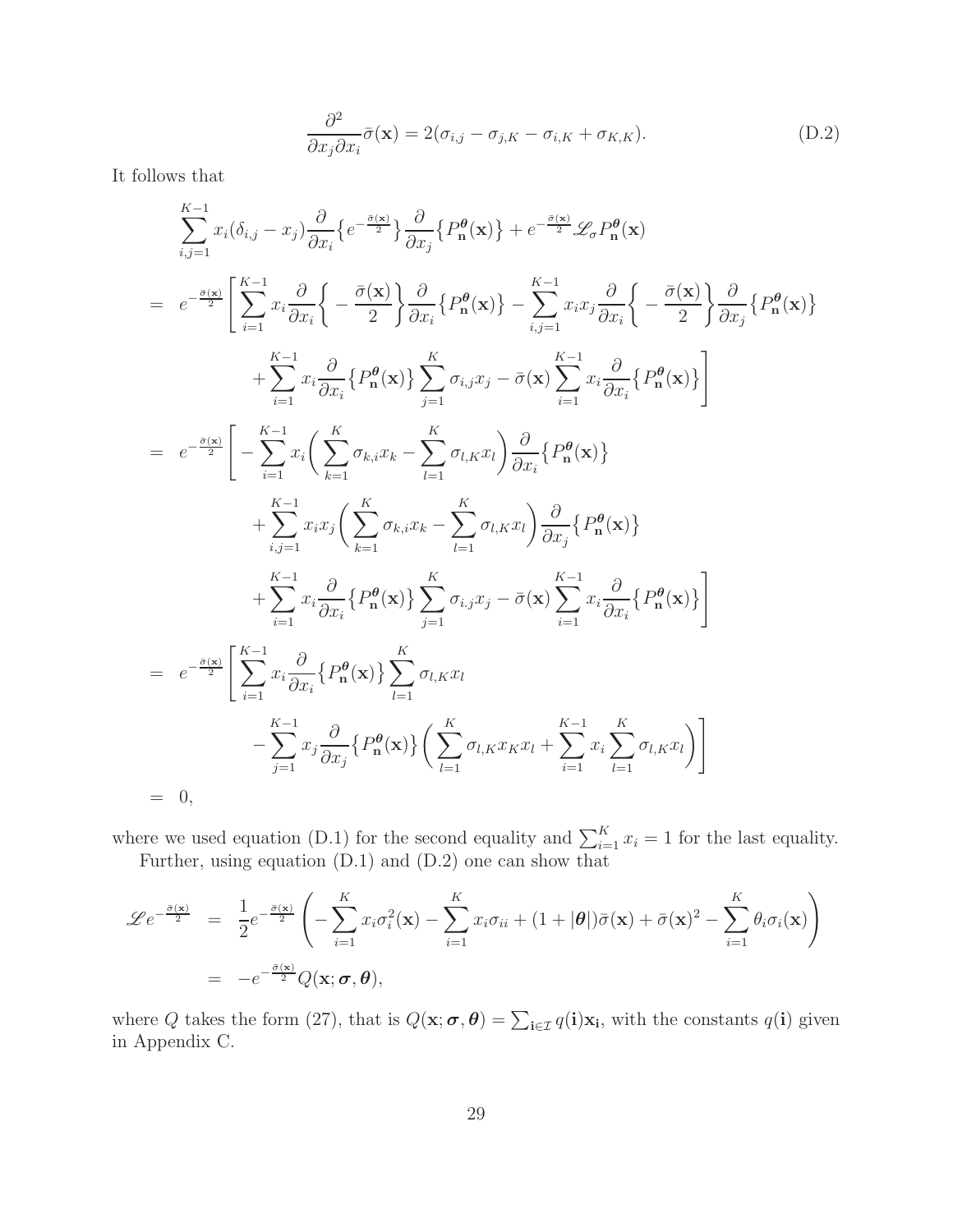## References

- Abramowitz, M. and Stegun, I. A. 1965. Handbook of Mathematical Functions. Dover Publications.
- Barbour, A. D., Ethier, S. N., and Griffiths, R. C. 2000. A transition function expansion for a diffusion model with selection. Ann. Appl. Probab., 10, 123–162.
- Baxter, G., Blythe, R., and McKane, A. 2007. Exact solution of the multi-allelic diffusion model. Math. Biosci., 209, 124–170.
- Bollback, J. P., York, T. L., and Nielsen, R. 2008. Estimation of  $2N_e s$  from temporal allele frequency data. Genetics,  $179, (1)$  497-502.
- Buzbas, E. O. and Joyce, P. 2009. Maximum likelihood estimates under the k-allele model with selection can be numerically unstable. Ann. Appl. Stat.,  $3,(3)$  1147–1162.
- Buzbas, E. O., Joyce, P., and Abdo, Z. 2009. Estimation of selection intensity under overdominance by Bayesian methods. Stat. Appl. Genet. Mol. Biol., 8,(1) Article 32.
- Buzbas, E. O., Joyce, P., and Rosenberg, N. A. 2011. Inference on the strength of balancing selection for epistatically interacting loci. Theor. Popul. Biol.,  $79(3)$  102–113.
- Donnelly, P., Nordborg, M., and Joyce, P. 2001. Likelihoods and simulation methods for a class of nonneutral population genetics models. Genetics, 159,(2) 853–867.
- Dunkl, C. and Xu, Y. 2001. Orthogonal Polynomials of Several Variables. Cambridge University Press.
- Durrett, R. 2008. Probability Models for DNA Sequence Evolution. Springer.
- Epstein, C. L. and Mazzeo, R. 2011. Degenerate diffusion operators arising in population biology. arXiv preprint: http://arxiv.org/abs/1110.0032.
- Ethier, S. N. and Kurtz, T. G. 1994. Convergence to Fleming-Viot processes in the weak atomic topology. Stoch. Proc. Appl.,  $54,(1)$  1–27.
- Evans, S. N., Shvets, Y., and Slatkin, M. 2007. Non-equilibrium theory of the allele frequency spectrum. Theor. Popul. Biol.,  $71,(1)$  109–119.
- Ewens, W. 2004. Mathematical Population Genetics, volume I. Theoretical introduction. Springer, 2nd edition.
- Genz, A. and Joyce, P. 2003. Computation of the normalizing constant for exponentially weighted dirichlet distribution integrals. Comp. Sci. Stat., 35, 181–212.
- Griffiths, R. 1979. A transition density expansion for a multi-allele diffusion model. Adv. Appl. Prob., 11, 310–325.